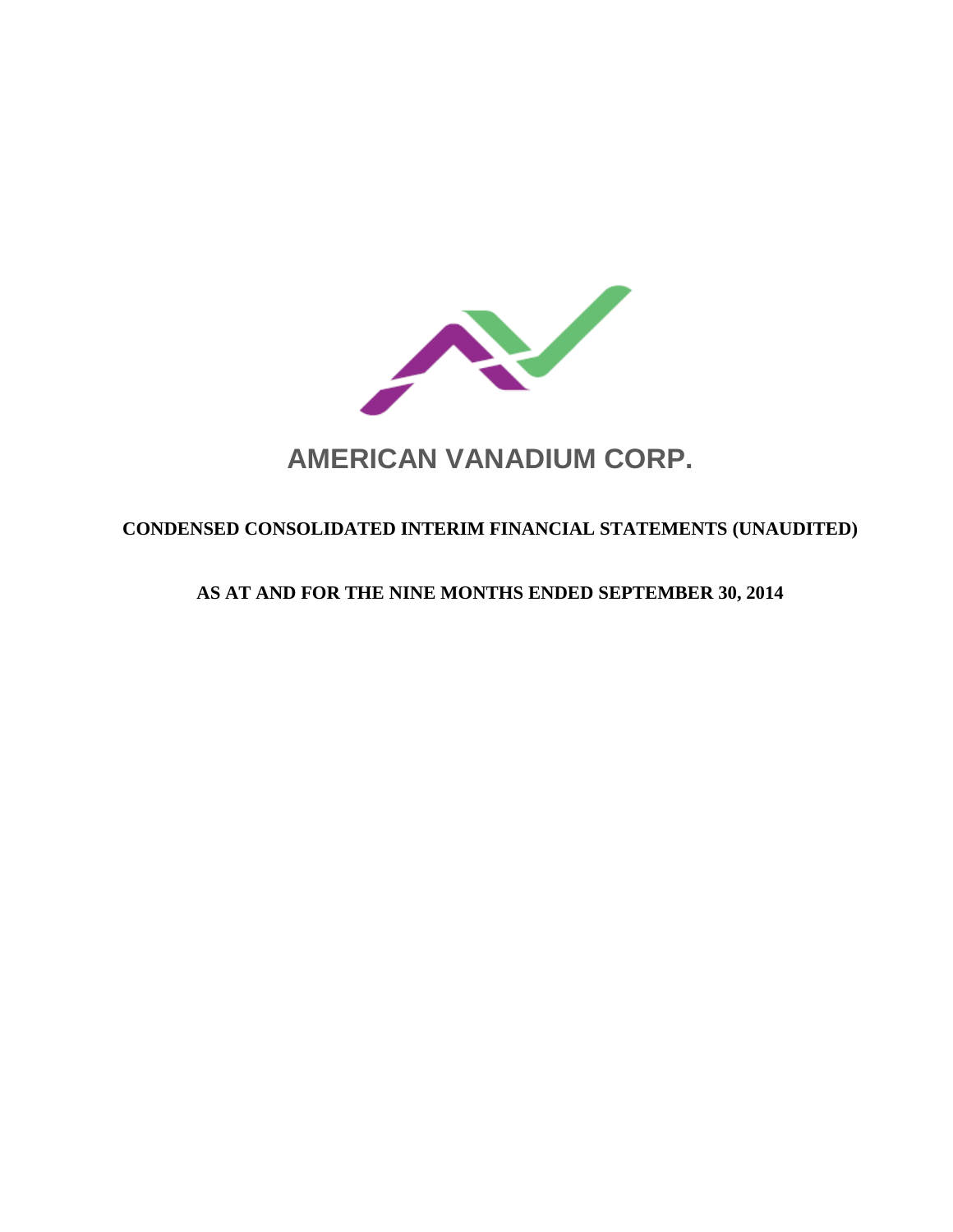# **Management's Comments on Unaudited Financial Statements**

The accompanying unaudited condensed consolidated interim financial statements of American Vanadium Corp. (the "Company") as at and for the nine months ended September 30, 2014 have been prepared by management and approved by the Board of Directors of the Company. These financial statements have not been reviewed by the Company's external auditors.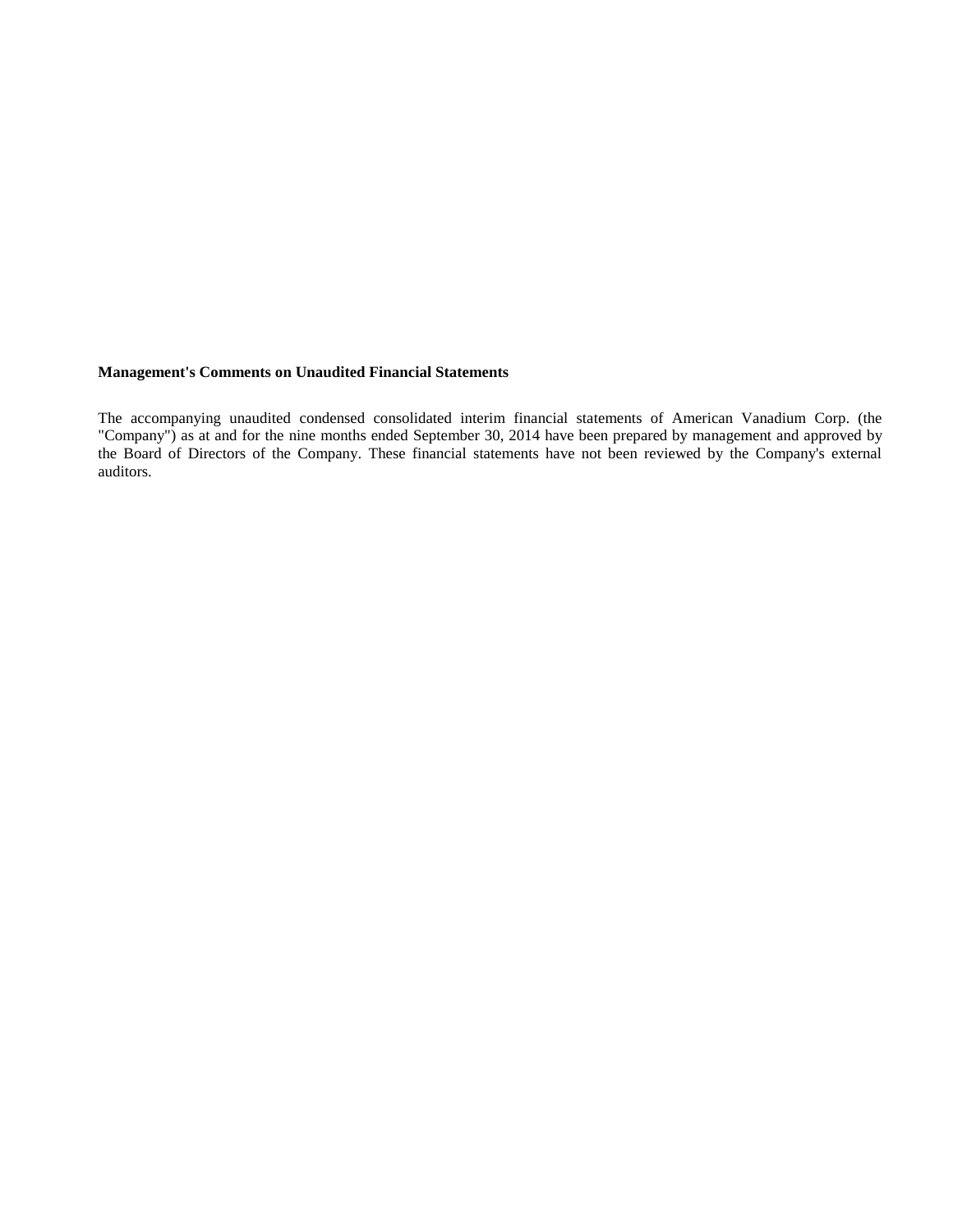#### **AMERICAN VANADIUM CORP.**  CONDENSED CONSOLIDATED INTERIM BALANCE SHEETS (UNAUDITED) IN CANADIAN DOLLARS

|                                                   | September 30   | December 31    |
|---------------------------------------------------|----------------|----------------|
|                                                   | 2014           | 2013           |
|                                                   | \$             | \$             |
| <b>ASSETS</b>                                     |                |                |
| <b>Current assets</b>                             |                |                |
| Cash                                              | 228,500        | 1,460,897      |
| Amounts receivable                                | 96,278         | 49,479         |
| Prepaid expenses (Notes 4,8)                      | 675,162        | 123,101        |
| Total current assets                              | 999,940        | 1.633.477      |
| Equipment and deposits on equipment (Note 5)      | 913,621        | 142,580        |
| Reclamation deposit                               | 172,876        | 148,393        |
| Mineral properties (Note 6)                       | 2,153,562      | 1,917,284      |
| <b>Total assets</b>                               | 4,239,999      | 3,841,734      |
| <b>LIABILITIES AND SHAREHOLDERS' EQUITY</b>       |                |                |
| <b>Current liabilities</b>                        |                |                |
| Accounts payable and accrued liabilities (Note 8) | 1,668,440      | 1,490,661      |
| <b>Total liabilities</b>                          | 1,668,440      | 1,490,661      |
| <b>Shareholders' equity</b>                       |                |                |
| Share capital (Note 7)                            | 29,080,557     | 24,097,538     |
| Equity reserves                                   | 3,920,603      | 3,493,384      |
| Deficit                                           | (30, 429, 601) | (25, 239, 849) |
| Total shareholders' equity                        | 2,571,559      | 2,351,073      |
| Total liabilities and shareholders' equity        | 4,239,999      | 3,841,734      |

**Basis of presentation and continuance of operations (Note 2)**

**Commitments and contingencies (Note 13)**

**Events subsequent to the reporting period (Note 14)**

#### **On behalf of the Board:**

*Signed: "William Radvak"* Director *Signed: "Brian E. Bayley"* Director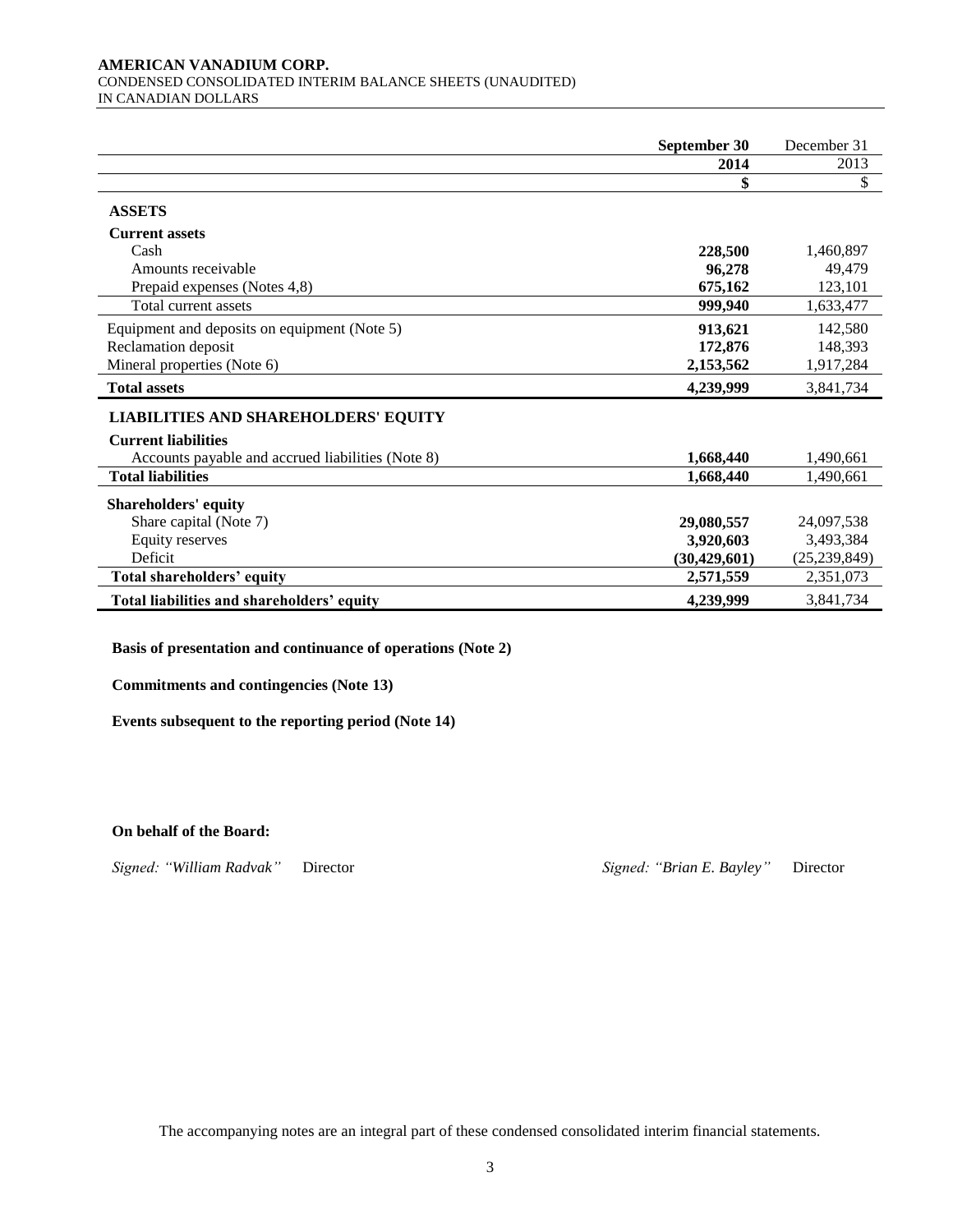#### **AMERICAN VANADIUM CORP.**  CONDENSED CONSOLIDATED INTERIM STATEMENTS OF COMPREHENSIVE LOSS (UNAUDITED) IN CANADIAN DOLLARS

|                                                        | Three Months Ended<br>September 30 |             | Nine Months Ended<br>September 30 |             |
|--------------------------------------------------------|------------------------------------|-------------|-----------------------------------|-------------|
|                                                        | 2014                               | 2013        | 2014                              | 2013        |
|                                                        | \$                                 | \$          | \$                                | \$          |
| <b>Exploration and evaluation expenses (Note 6)</b>    | (679, 919)                         | (772, 633)  | (2,097,322)                       | (2,646,368) |
| General and administrative expenses:                   |                                    |             |                                   |             |
| Salaries and benefits                                  | 354,847                            | 185,230     | 1,086,016                         | 570,362     |
| Consulting (Note 8)                                    | 256,264                            | 160,971     | 676.396                           | 407,730     |
| Stock-based compensation (Note 7)                      | 147,438                            | 29.690      | 566,995                           | 47.457      |
| Travel                                                 | 87,313                             | 47,810      | 215,959                           | 140,246     |
| Office facilities and administrative services (Note 8) | 51,930                             | 50,430      | 154,291                           | 145,213     |
| Office and sundry                                      | 38,335                             | 23,409      | 100,546                           | 76,389      |
| Audit and legal                                        | 26,775                             | 22,516      | 60,236                            | 93,058      |
| Transfer agent, listing and filing fees                | 17,904                             | 12,284      | 57,518                            | 47,888      |
| Investor relations and shareholder information         | 7,366                              | 38,542      | 84,828                            | 115,177     |
| Amortization                                           | 5,424                              | 7,942       | 22,662                            | 22,747      |
| Total general and administrative expenses              | (993, 596)                         | (578, 824)  | (3,025,447)                       | (1,666,267) |
| Foreign exchange gain (loss)                           | 8,418                              | 10,985      | (73,710)                          | 31,386      |
| Interest income                                        | 1,116                              | 199         | 6,727                             | 1,350       |
| Loss before income taxes                               | (1,663,981)                        | (1,340,273) | (5,189,752)                       | (4,279,899) |
| <b>Current income tax recovery</b>                     |                                    | 7,458       |                                   | 7,458       |
| Net comprehensive loss                                 | (1,663,981)                        | (1,332,815) | (5, 189, 752)                     | (4,272,441) |
| <b>Basic and diluted loss per share (Note 12)</b>      | (0.03)                             | (0.04)      | (0.09)                            | (0.12)      |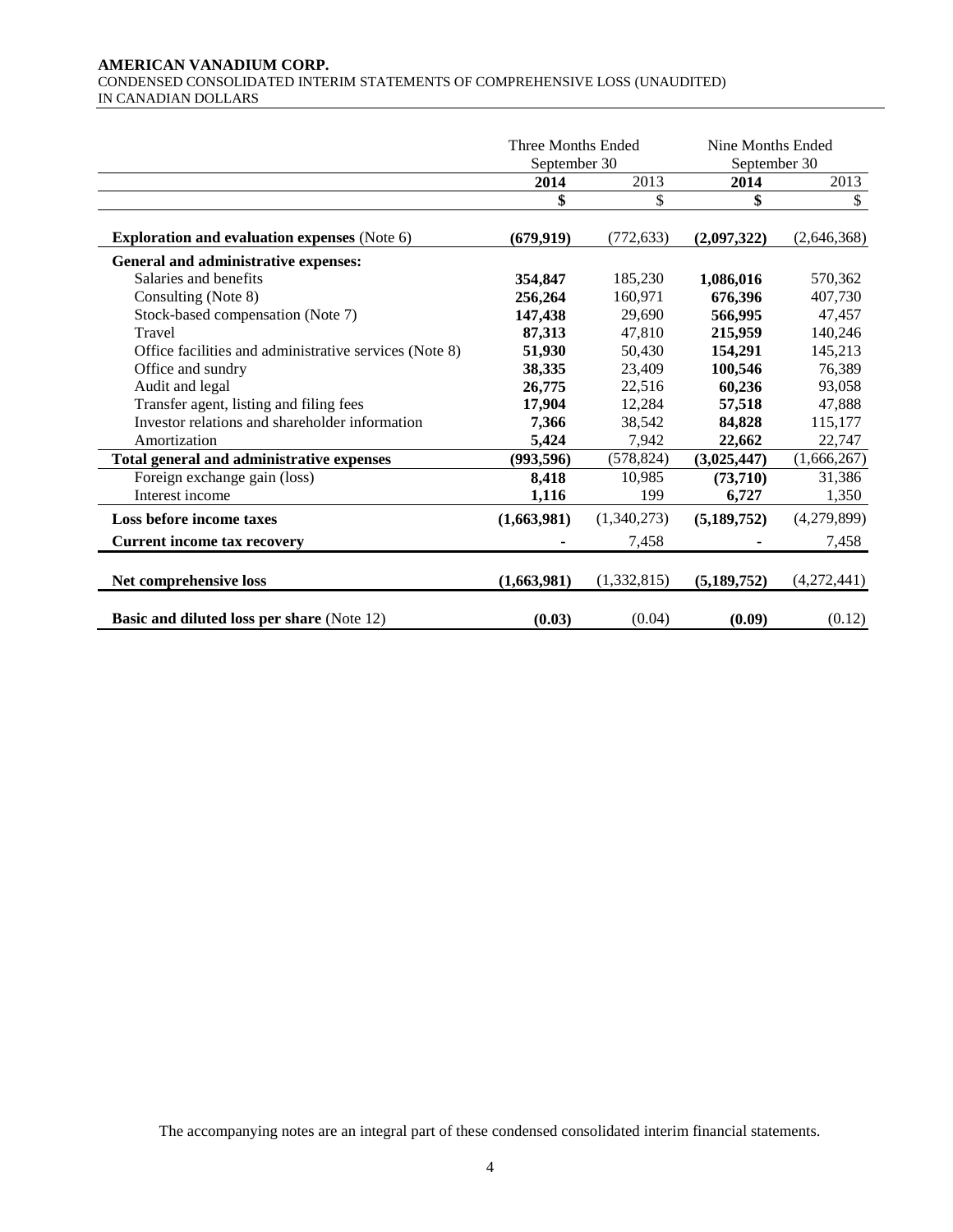#### **AMERICAN VANADIUM CORP.**

CONDENSED CONSOLIDATED INTERIM STATEMENTS OF CHANGES IN SHAREHOLDERS' EQUITY (UNAUDITED) IN CANADIAN DOLLARS

|                                                 | <b>Share</b> | <b>Equity</b>   |                |              |
|-------------------------------------------------|--------------|-----------------|----------------|--------------|
|                                                 | Capital      | <b>Reserves</b> | <b>Deficit</b> | <b>Total</b> |
|                                                 |              |                 | \$             | \$           |
| Balance, December 31, 2012                      | 17,461,187   | 2,876,809       | (16,960,304)   | 3,377,692    |
| Private placements, net of share issuance costs | 4,744,704    | 277,943         |                | 5,022,647    |
| Exercise of stock options                       | 56,151       | (18, 875)       |                | 37,276       |
| Stock-based compensation                        |              | 47,457          |                | 47,457       |
| Net comprehensive loss for the period           |              |                 | (4,272,441)    | (4,272,441)  |
| Balance, September 30, 2013                     | 22, 262, 042 | 3,183,334       | (21, 232, 745) | 4,212,631    |
| Private placements, net of share issuance costs | 1,702,496    | 3,105           |                | 1,705,601    |
| Stock-based compensation                        | 133,000      | 306,945         |                | 439,945      |
| Net comprehensive loss for the period           |              |                 | (4,007,104)    | (4,007,104)  |
| Balance, December 31, 2013                      | 24,097,538   | 3,493,384       | (25, 239, 849) | 2,351,073    |
| Private placements, net of share issuance costs | 4,822,920    | 12,043          |                | 4,834,963    |
| Exercise of warrants                            | 9,674        | (1, 394)        |                | 8,280        |
| Stock-based compensation                        | 150,425      | 416,570         |                | 566,995      |
| Net comprehensive loss for the period           |              |                 | (5,189,752)    | (5,189,752)  |
| Balance, September 30, 2014                     | 29,080,557   | 3,920,603       | (30, 429, 601) | 2,571,559    |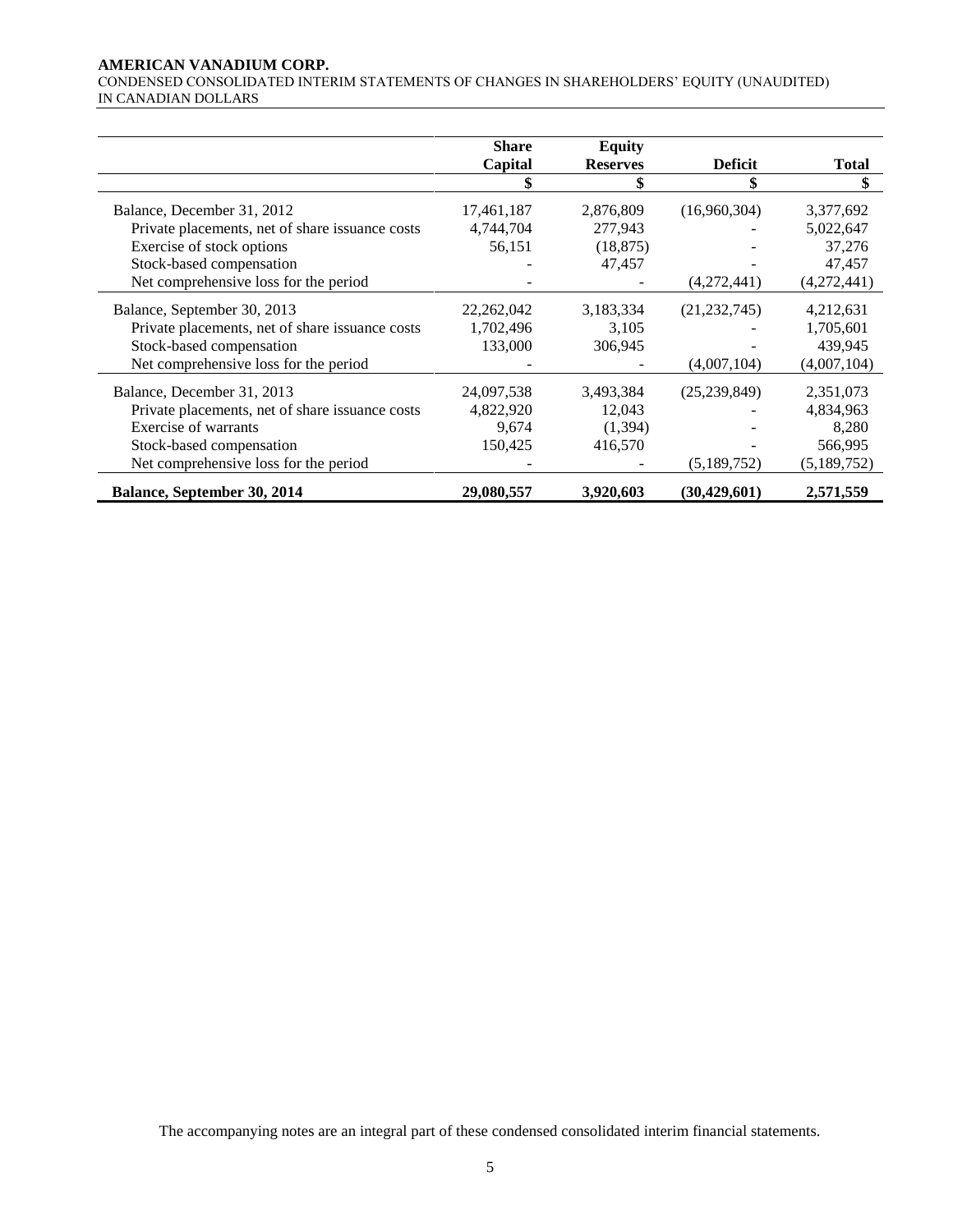#### **AMERICAN VANADIUM CORP.**  CONDENSED CONSOLIDATED INTERIM STATEMENTS OF CASH FLOWS (UNAUDITED) IN CANADIAN DOLLARS

|                                                                                                                                                                          | <b>Nine Months</b><br><b>Ended</b><br>September 30 | Nine Months<br>Ended<br>September 30      |
|--------------------------------------------------------------------------------------------------------------------------------------------------------------------------|----------------------------------------------------|-------------------------------------------|
|                                                                                                                                                                          | 2014                                               | 2013                                      |
|                                                                                                                                                                          | \$                                                 | \$                                        |
| <b>CASH FLOWS (USED IN) PROVIDED BY OPERATING ACTIVITIES</b><br>Net comprehensive loss                                                                                   | (5,189,752)                                        | (4,272,441)                               |
| Items not involving cash:<br>Stock-based compensation<br>Amortization<br>Unrealized foreign exchange gain<br>Write-off of water rights                                   | 566,995<br>22,662<br>(57)                          | 47,457<br>22,747<br>(24,790)<br>390,338   |
| Changes in non-cash working capital balances:<br>Accounts payable and accrued liabilities<br>Prepaid expenses<br>Amounts receivable<br>Income tax receivable             | (675, 686)<br>(443, 169)<br>6,473                  | 665,386<br>(109,000)<br>10,279<br>102,035 |
| Non-operating income:<br>Interest income                                                                                                                                 | (6,727)                                            | (1,350)                                   |
| Net cash used in operating activities                                                                                                                                    | (5,719,261)                                        | (3,169,339)                               |
| CASH FLOWS (USED IN) PROVIDED BY INVESTING ACTIVITIES<br>Payments for mineral properties<br>Purchase of equipment<br>Payments for reclamation deposit<br>Interest income | (236, 278)<br>(117, 847)<br>(8,981)<br>6,727       | (199, 248)<br>(10,668)<br>1,151           |
| Net cash used in by investing activities                                                                                                                                 | (356, 379)                                         | (208, 765)                                |
| <b>CASH FLOWS PROVIDED BY FINANCING ACTIVITIES</b><br>Proceeds from issuance of shares, net of issuance costs<br>Net cash provided by financing activities               | 4,843,243<br>4,843,243                             | 5,059,920<br>5,059,920                    |
| Change in cash for the period<br>Cash, beginning of period                                                                                                               | (1,232,397)<br>1,460,897                           | 1,681,816<br>1,716,318                    |
| Cash, end of period                                                                                                                                                      | 228,500                                            | 3,398,134                                 |

#### **Non-cash investing and financing activities:**

Cash flows (used in) provided by investing activities for the nine months ended September 30, 2014 excludes and increase of \$728,321 in accrued equipment payments that is included in accounts payable and accrued liabilities as at September 30, 2014 and an increase of \$52,465 in equipment grants receivable that is included in amounts receivable as at September 30, 2014.

- Cash flows provided by (used in) financing activities for the nine months ended September 30, 2014 excludes \$12,043 in share issuance costs that were settled through the issuance of warrants.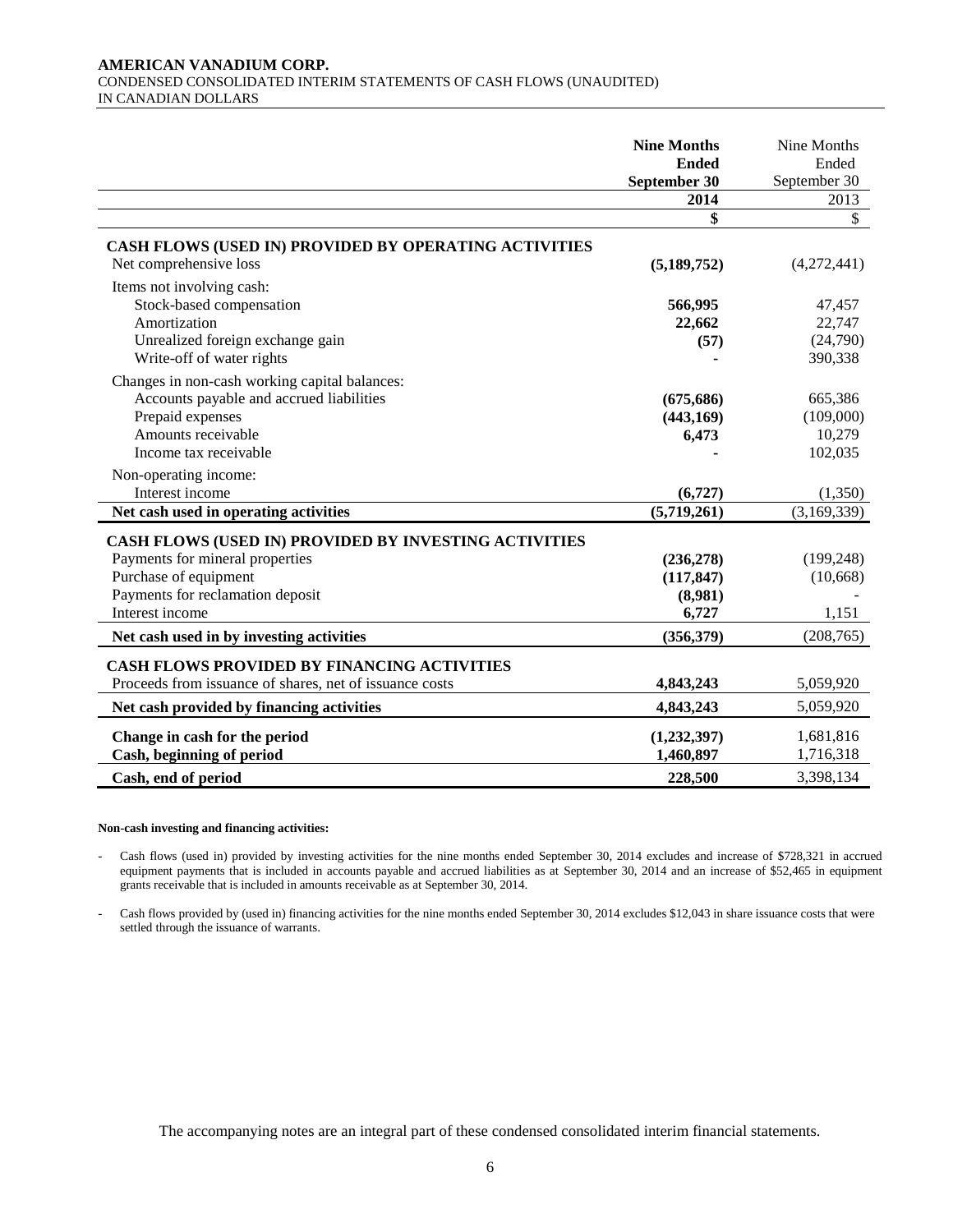# **1. NATURE OF OPERATIONS**

American Vanadium Corp. (the "Company"), incorporated under the *Canada Business Corporations Act*, is the Master Sales Agent in North America for the CellCube vanadium redox flow energy system ("CellCube"), produced by Gildemeister Energy Solutions, Cellstrom GmbH ("Gildemeister") of Germany. The CellCube is a commercially available vanadium flow battery capable of delivering long-duration energy storage for a broad range of applications, such as renewable energy integration and the reduction of demand charge tariffs levied by utilities.

The Company is integrating the CellCube sales opportunity with its Gibellini Property ("Gibellini"), a vanadium deposit located in Eureka County, Nevada and the development of a metallurgical process to create vanadium electrolyte for use in vanadium flow battery installations.

The address of the Company's principal place of business is Suite #910, 800 W. Pender Street, Vancouver, British Columbia, Canada, and its shares trade on the TSX-Venture Exchange (the "Exchange") under the symbol "AVC" and are quoted on the OTCQX under the symbol "AVCVF".

# **2. BASIS OF PRESENTATION AND CONTINUANCE OF OPERATIONS**

### **Statement of compliance**

These unaudited condensed consolidated interim financial statements, including comparative periods, have been prepared using accounting policies consistent with International Financial Reporting Standards ("IFRS") and in accordance with International Accounting Standard ("IAS") 34 "Interim Financial Reporting". These financial statements should be read in conjunction with the Company's audited consolidated financial statements for the year ended December 31, 2013.

Significant accounting policies and the applicable basis of measurement used in the preparation of these unaudited condensed consolidated interim financial statements are described in Note 3.

These consolidated financial statements were authorized by the Board of Directors on November 25, 2014.

# **Going concern**

These consolidated financial statements have been prepared on the assumption that the Company will continue on a going concern basis. The Company has generally incurred net losses and negative operating cash flows since its incorporation. The ability of the Company to continue as a going concern depends upon its ability to develop profitable operations and to continue to raise adequate financing. Management is marketing Gildemeister's CellCube vanadium redox flow batteries, which may provide some operating cash flow, but as this activity is still in a start-up phase and no firm sales have been made, the Company is solely dependent upon its ability to raise funds in capital markets to meet its operating requirements and to finance the permitting and development of Gibellini.

There can be no assurance that the Company will be able to develop profitable operations or continue to raise additional funds, in which case the Company may be unable to meet its financial obligations. Should the Company be unable to generate funds from its assets and discharge its liabilities in the normal course of business, the net realizable value of its assets may be materially less than the amounts recorded on the balance sheets. The consolidated financial statements do not include adjustments to amounts and classifications of assets and liabilities that might be necessary should the Company be unable to continue operations.

The Company's ability to raise additional funds is dependent on favourable conditions in equity and alternative investment markets, which are volatile and subject to significant uncertainty. The Company will continue to identify alternative sources of financing, but anticipates reliance on equity markets in the near term. Based on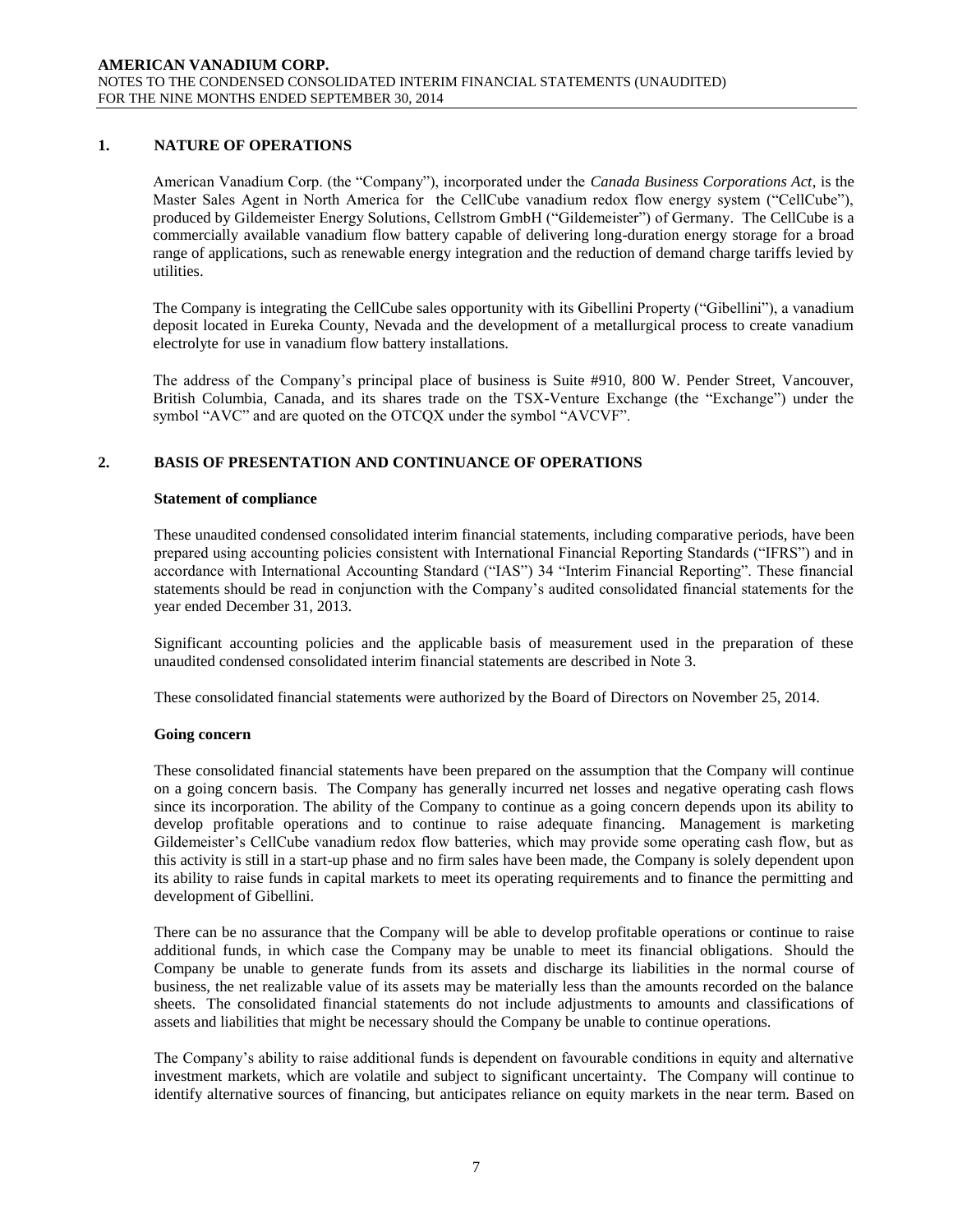these factors, there is a material uncertainty that casts significant doubt about the Company's ability to continue as a going concern.

As at September 30, 2014, the Company had a working capital deficit of \$668,500 (December 31, 2013 - \$142,816 surplus) and had \$2,571,559 (December 31, 2013 - \$2,351,073) in shareholders' equity.

# **3. SIGNIFICANT ACCOUNTING POLICIES**

With the exception of a new accounting policy to address the receipt of government grants, as described under the heading "Government grants", herein, and the mandatory adoption of new IFRS, which are described under the heading "Adoption of new IFRS", these unaudited condensed consolidated interim financial statements have been prepared according to the same accounting policies and are subject to the same areas of judgment, measurement estimates and uncertainties as those disclosed in Note 3 of the Company's audited consolidated financial statements for the year ended December 31, 2013.

#### **Basis of consolidation**

These consolidated financial statements include the balances and results of the Company and those entities over which the Company exercises control. Control is achieved where the Company has the power, directly or indirectly, to govern the financial and operating policies of an entity so as to obtain the benefits from its operations.

These consolidated financial statements include the assets, liabilities, income and expenses of the Company and its wholly-owned U.S. subsidiary, American Vanadium US Inc. All intercompany transactions and balances have been eliminated on consolidation. Unless otherwise indicated, all amounts are reported in Canadian dollars.

#### **Basis of measurement and presentation currency**

The balances in these consolidated financial statements are prepared using the accrual basis of accounting and have been measured on a historical cost basis, except for financial instruments classified as financial instruments at fair value through profit or loss, which are stated at their fair value.

These financial statements are presented in Canadian dollars, which is also the functional currency of the Company and American Vanadium US Inc.

#### **Government grants**

From time to time, the Company may receive grants from governments or government agencies towards the purchase and installation of demonstration CellCube units. When the Company has performed requisite activities and it is probable that these grants will be received, the Company accrues the grants receivable with the offset being recorded as a reduction to the cost base for installations that it records as assets, and as income for other installations.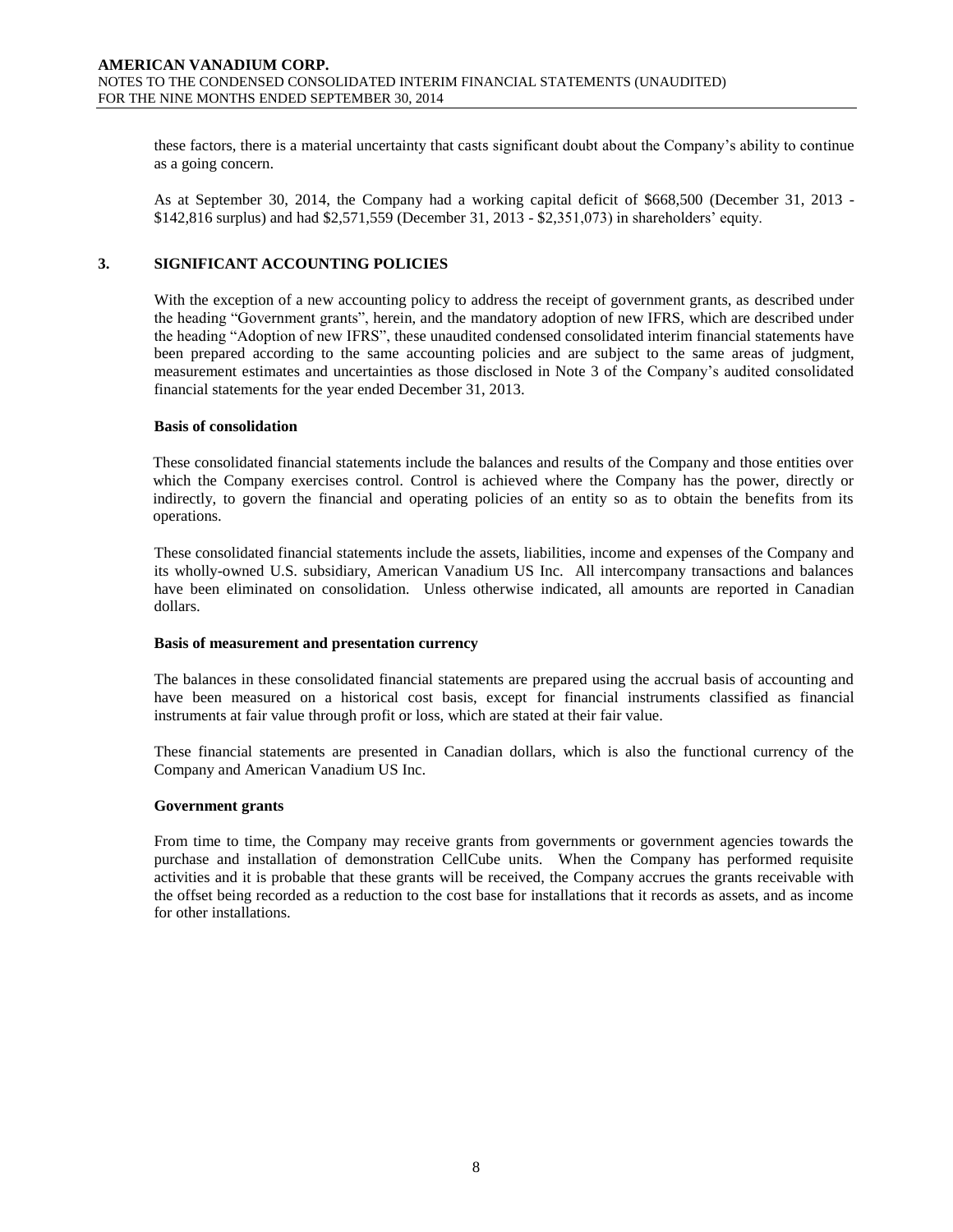# **Adoption of new IFRS**

The Company adopted the following new IFRS that became effective for fiscal years starting on January 1, 2014, which did not have a significant impact on the Company`s financial results:

### IAS 32, "*Financial Instruments: Presentation*"

IAS 32 was amended to clarify requirements for offsetting financial assets and financial liabilities.

#### **Future changes in accounting policies**

Certain new accounting standards and interpretations have been published that are not mandatory for the current reporting period. These standards have been assessed to not have a significant impact on the Company's financial statements:

### i. IFRS 2, *"Share-based Payment"*

IFRS 2 is amended to clarify the definition of vesting conditions. This accounting policy applies to share-based payment transactions for which the grant date is on or after July 1, 2014.

### ii. IFRS 3, *"Business Combinations"*

IFRS 3 is amended to provide clarification related to (i) contingent consideration in a business combination and (ii) scope exception for joint arrangements. These amendments are effective for fiscal years beginning on or after July 1, 2014.

### iii. IFRS 8, *"Operating Segments"*

IFRS 8 is amended to require (i) disclosure of judgments made by management in aggregating segments, and (ii) a reconciliation of segment assets to the entity's assets when segment assets are reported. These amendments are effective for fiscal years beginning on or after July 1, 2014.

#### iv. IFRS 9, *"Financial Instruments"*

The IASB intends to replace IAS 39 – "Financial Instruments: Recognition and Measurement" in its entirety with IFRS 9 in three main phases. IFRS 9 will be the new standard for the financial reporting of financial instruments that is principles-based and less complex than IAS 39. IFRS 9 requires that all financial assets be classified as subsequently measured at amortized cost or at fair value based on the Company's business model for managing financial assets and the contractual cash flow characteristics of the financial assets. Financial liabilities are classified as subsequently measured at amortized cost except for financial liabilities classified as at fair value through profit or loss, financial guarantees and certain other exceptions. IFRS 9 can currently be adopted voluntarily, but is mandatory for years beginning on or after January 1, 2018.

#### v. IFRS 16, *"Property, Plant and Equipment and IFRS 38, Intangible Assets"*

IFRS 16 and IFRS 38 are amended to classify how gross carrying amount and accumulated depreciation or amortization are treated where an entity uses the revaluation model. These amendments are effective for fiscal years beginning on or after July 1, 2014.

# vi. IFRS 24, *"Related Party Transactions"*

IFRS 24 is amended to (i) revise definition of "related party" to include an entity that provides key management personnel services to the reporting entity or its parent, and (ii) clarify related disclosure requirements. These amendments are effective for fiscal years beginning on or after July 1, 2014.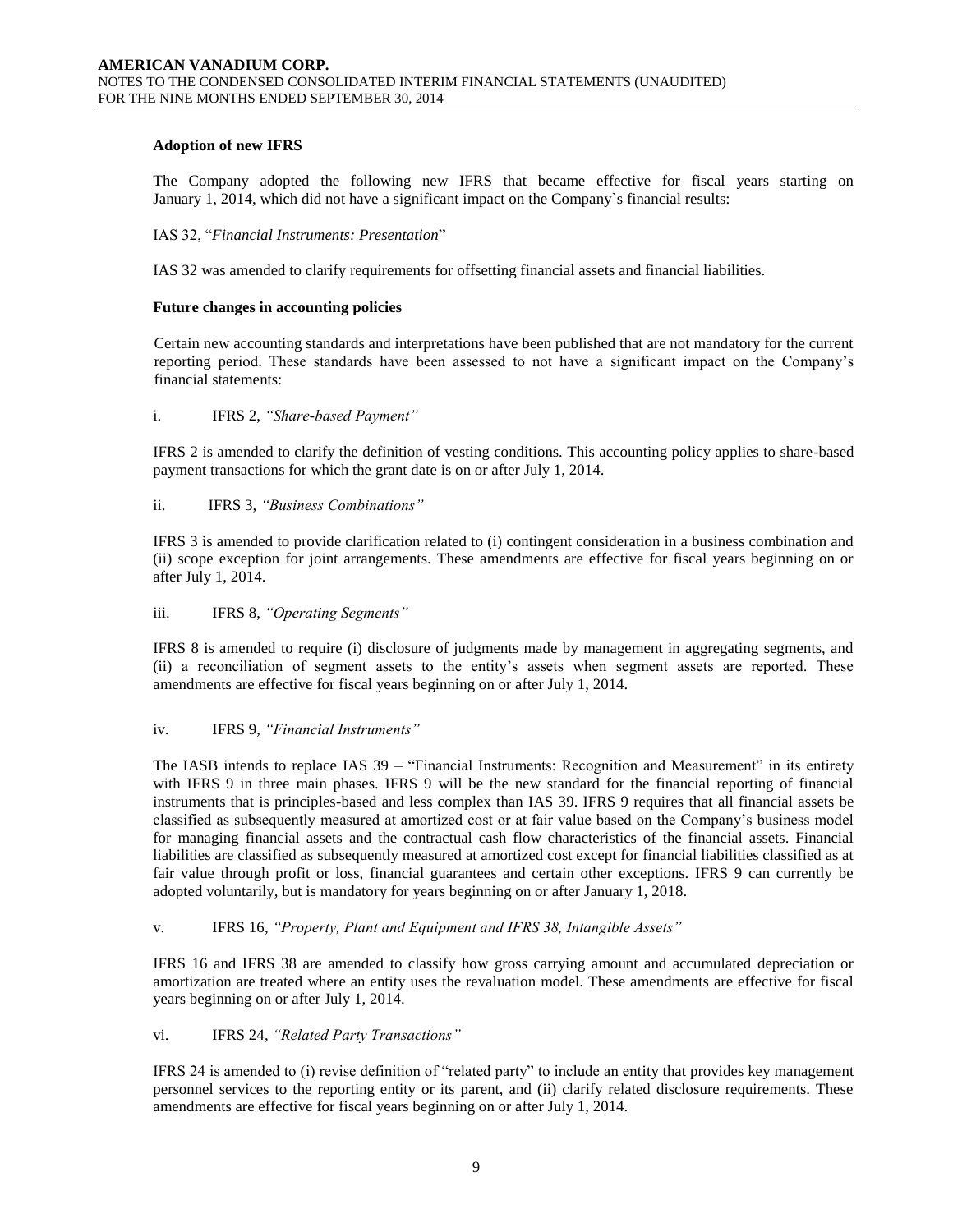# **4. PREPAID EXPENSES**

Changes to the balance of prepaid expenses for the nine months ended September 30, 2014 are as follows:

|                                                              | Amount  |
|--------------------------------------------------------------|---------|
|                                                              |         |
| Balance, December 31, 2013                                   | 123,101 |
| Net change in expense advances and rental and other deposits | 759     |
| Prepayment for CellCube testing                              | 108,420 |
| Advances towards future CellCube sales                       | 442,882 |
| Balance, September 30, 2014                                  | 675.162 |

During the nine months ended September 30, 2014, the Company paid \$108,420 for testing that will be conducted on a CellCube unit at a U.S. Department of Energy's National Renewable Energy Laboratory facility located in Golden, Colorado. Testing commenced in the fourth quarter of 2014, and the prepaid balance will be reduced for actual test costs incurred.

During the nine months ended September 30, 2014, the Company made advance orders for future CellCube sales, making a \$338,512 non-refundable advance and accruing an additional \$104,370. These amounts will be recoverable to the Company upon future commercial sales.

# **5. EQUIPMENT AND DEPOSITS ON EQUIPMENT**

Changes to the Company's equipment balances are as follows:

|                                    | Field     | <b>Office</b> |                 |              |
|------------------------------------|-----------|---------------|-----------------|--------------|
|                                    | Equipment | Equipment     | <b>Vehicles</b> | <b>Total</b> |
|                                    | \$        | \$            | \$              | \$           |
| Cost                               |           |               |                 |              |
| Balance, December 31, 2013         | 41,655    | 62,086        | 41,118          | 144.859      |
| <b>Additions</b>                   |           | 1.736         |                 | 1,736        |
| <b>Balance, September 30, 2014</b> | 41,655    | 63,822        | 41,118          | 146,595      |
| <b>Accumulated amortization</b>    |           |               |                 |              |
| Balance, December 31, 2013         | 38,317    | 19,517        | 28,626          | 86,460       |
| <b>Additions</b>                   | 3,338     | 13,101        | 6,223           | 22,662       |
| Balance, September 30, 2014        | 41,655    | 32,618        | 34,849          | 109,122      |
| <b>Carrying value</b>              |           |               |                 |              |
| December 31, 2013                  | 3.338     | 42,569        | 12,492          | 58.399       |
| September 30, 2014                 |           | 31,204        | 6,269           | 37,473       |

*Deposits on equipment*

In addition to the equipment balances above, as at September 30, 2014, the Company has paid or accrued a total of \$876,148 for instalments towards CellCube units which will be held by the Company for demonstration purposes, with the possibility of future resale. Of this amount, \$116,111 was paid and \$728,321 has been accrued during the nine months ended September 30, 2014, partially offset by a \$52,465 reduction for government grants receivable. An additional \$84,181 was paid during the year ended December 31, 2013. This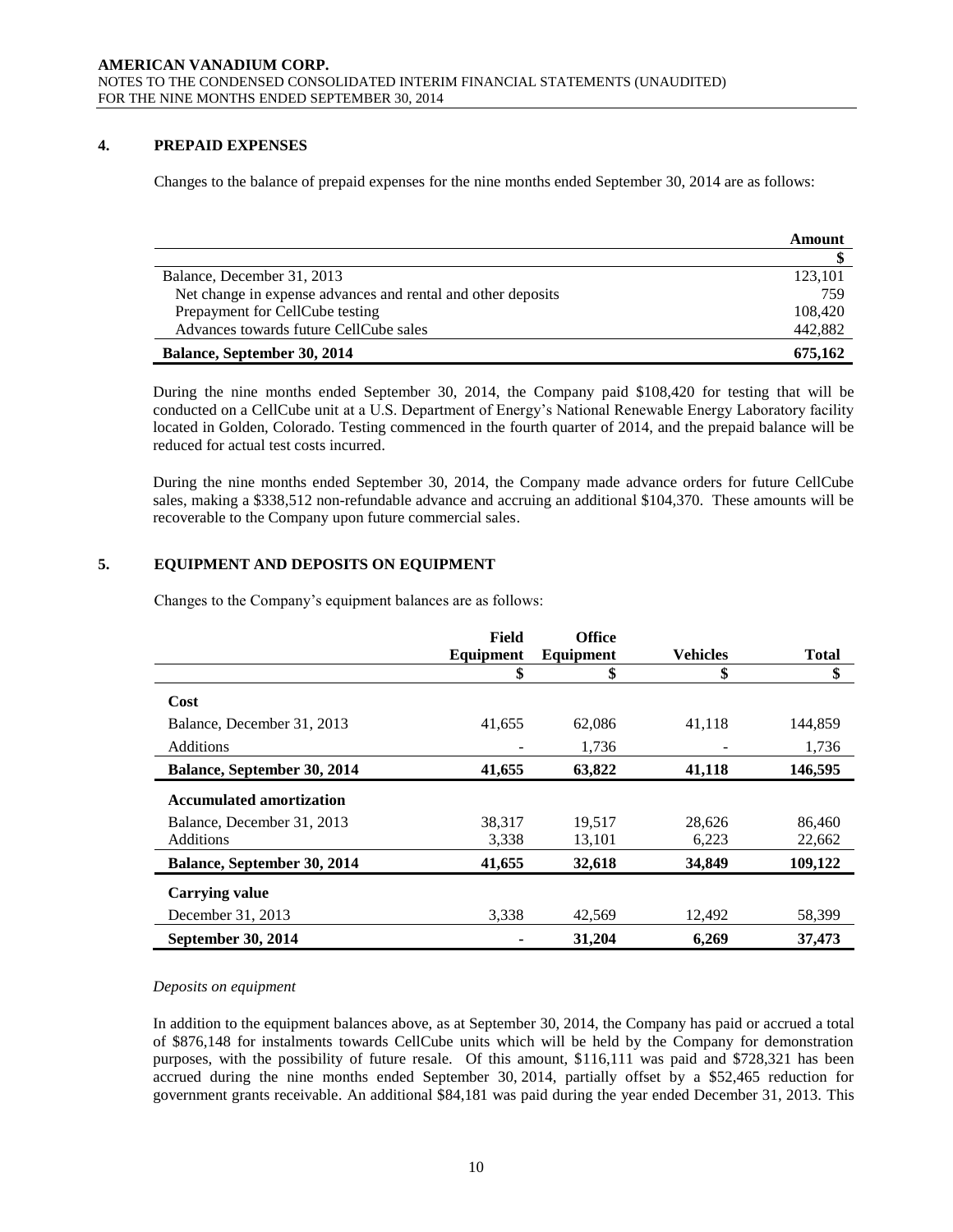amount is classified as a deposit on equipment until such time as this equipment is operating, at which point it will be reclassified as equipment and will be subject to amortization.

#### **6. MINERAL PROPERTIES**

# **Summary of properties**

a) Gibellini Property, Nevada, U.S.

In March 2006, the Company entered into a Mineral Lease Agreement to acquire 40 unpatented lode mining claims, paying US\$60,000 upon the execution of the agreement. Pursuant to the terms of the agreement, the Company is required to pay a production royalty of 2.5% of the net smelter returns ("NSR") of all mineral substances produced from the claims, to a maximum of US\$3,000,000, at which point the production royalty decreases to 2.0%. The Company is also required to pay US\$30,000, quarterly, and such payments are credited against any future production royalties payable. As of September 30, 2014, the Company has paid a total of US\$840,000 in these advance royalty payments, including US\$90,000 paid during the nine months ended September 30, 2014.

In December 2006, the Company entered into a Mineral Lease Agreement to acquire 12 unpatented lode mining claims, paying US\$9,000 upon the execution of the agreement. Pursuant to the terms of the agreement the Company is required to pay an initial production royalty payment of US\$30,000 within 60 days of production from the claims and a production royalty of 3.0% of NSR of all mineral substances produced from the claims. Also, the Company must pay an escalating series of annual payments, which will be credited against any future production royalties payable. As of September 30, 2014, the Company has paid a total of US\$143,000 in these advance royalty payments, of which none were paid in the nine months ended September 30, 2014; remaining payments are US\$24,000, annually. Further the Company has the option to purchase these claims for a total purchase price of US\$1,000,000.

In April 2007, the Company entered into a Mineral Lease Agreement to acquire 17 unpatented lode mining claims, paying US\$10,000 upon the execution of the agreement. Pursuant to the terms of the agreement the Company was required to pay US\$15,000 annually as a prepayment towards a production royalty of 2.5% of NSR of all mineral substances produced from the claims. In 2011, the Company acquired full ownership of these claims for a cash payment of US\$50,000 and the issuance of 25,000 of its common shares valued at \$33,750, in addition to US\$60,000 in cumulative annual payments made prior to acquisition, thereby eliminating future advance royalty payments.

In 2011, the Company staked 180 unpatented lode claims and seven placer claims and in 2012 an additional 196 unpatented lode claims were staked.

For the year ended December 31, 2013 the Company paid US\$231,090 in towards to water lease agreements, one of which was cancelled during 2013 for an additional payment of US\$100,000 and an agreement to pay a further US\$25,000 in each of 2014 and 2015. As a result of the cancellation, \$390,338 in related capitalized costs from previous periods related to the cancelled well was written-off from the mineral property balance and an expense of \$531,033 was incurred for the year ended December 31, 2013, comprising the amount writtenoff, the cancellation payments paid or accrued, and legal fees incurred for the cancellation. The Company pays annual fees of US\$125,000 for its remaining water rights; the payment required for 2014 was paid during the nine months ended September 30, 2014.

#### b) Del Rio Property, Nevada, U.S.

In 2010, the Company acquired 120 claims through the staking process. No additional claims have been subsequently acquired.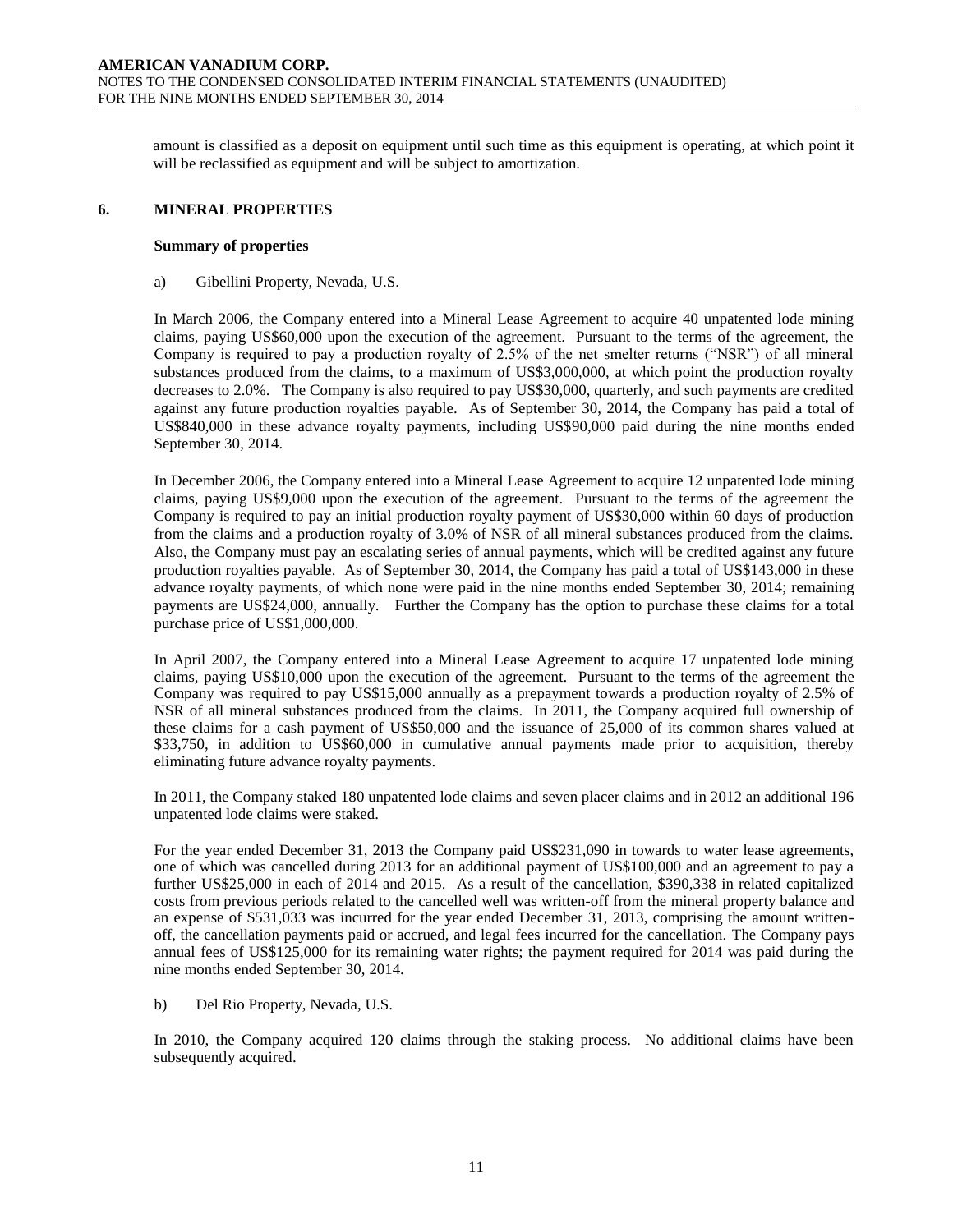#### c) Hot Creek Property, Nevada, U.S.

In 2010, the Company acquired 18 claims through the staking process. No additional claims have been subsequently acquired.

#### **Acquisition costs**

As at September 30, 2014 and prior periods, the carrying values of mineral properties were comprised solely of capitalized acquisition costs for mineral and related water rights. Changes to these carrying values are as follows:

|                          | <b>Gibellini</b> | Del Rio                  | <b>Hot Creek</b> | Total     |
|--------------------------|------------------|--------------------------|------------------|-----------|
|                          |                  |                          |                  |           |
| As at December 31, 2013  | 1.868.430        | 39.683                   | 9.171            | 1,917,284 |
| Additions                | 236,278          | $\overline{\phantom{a}}$ |                  | 236,278   |
| As at September 30, 2014 | 2,104,708        | 39,683                   | 9.171            | 2,153,562 |

The Company has capitalized, rather than expensed, payments for mineral and related water rights on the basis that holding title to the related properties and water rights allows the Company to develop these properties in the future. Acquiring and maintaining title to mineral properties involves certain inherent risks due to difficulties in determining the validity of certain claims as well as the potential for problems arising from the frequently ambiguous conveyance history characteristic of many mineral properties.

### **Exploration and evaluation expenses**

During the nine months ended September 30, 2014, exploration and evaluation expenses incurred on the Company's mineral properties were as follows:

|                              | <b>Gibellini</b> | <b>Del Rio</b> | <b>Hot Creek</b> | <b>Total</b> |
|------------------------------|------------------|----------------|------------------|--------------|
|                              | \$               | \$             |                  | \$           |
| Environmental permitting     | 682,445          |                |                  | 682,445      |
| Engineering, procurement and |                  |                |                  |              |
| construction management      | 129,586          |                |                  | 129,586      |
| Metallurgy                   | 527,362          |                |                  | 527,362      |
| General                      | 194,635          |                |                  | 194,635      |
| Property maintenance         | 90,504           | 19,864         | 3,204            | 113,572      |
| Engineering                  | 117,347          |                |                  | 117,347      |
| Labour and benefits          | 132,447          |                |                  | 132,447      |
| Leach pad design             | 92,550           |                |                  | 92,550       |
| Satellite office             | 82,027           |                |                  | 82,027       |
| Geotechnical                 | 15,485           |                |                  | 15,485       |
| Drilling and trenching       | 1,826            |                |                  | 1,826        |
| Feasibility                  | 8,040            |                |                  | 8,040        |
|                              | 2,074,254        | 19.864         | 3,204            | 2,097,322    |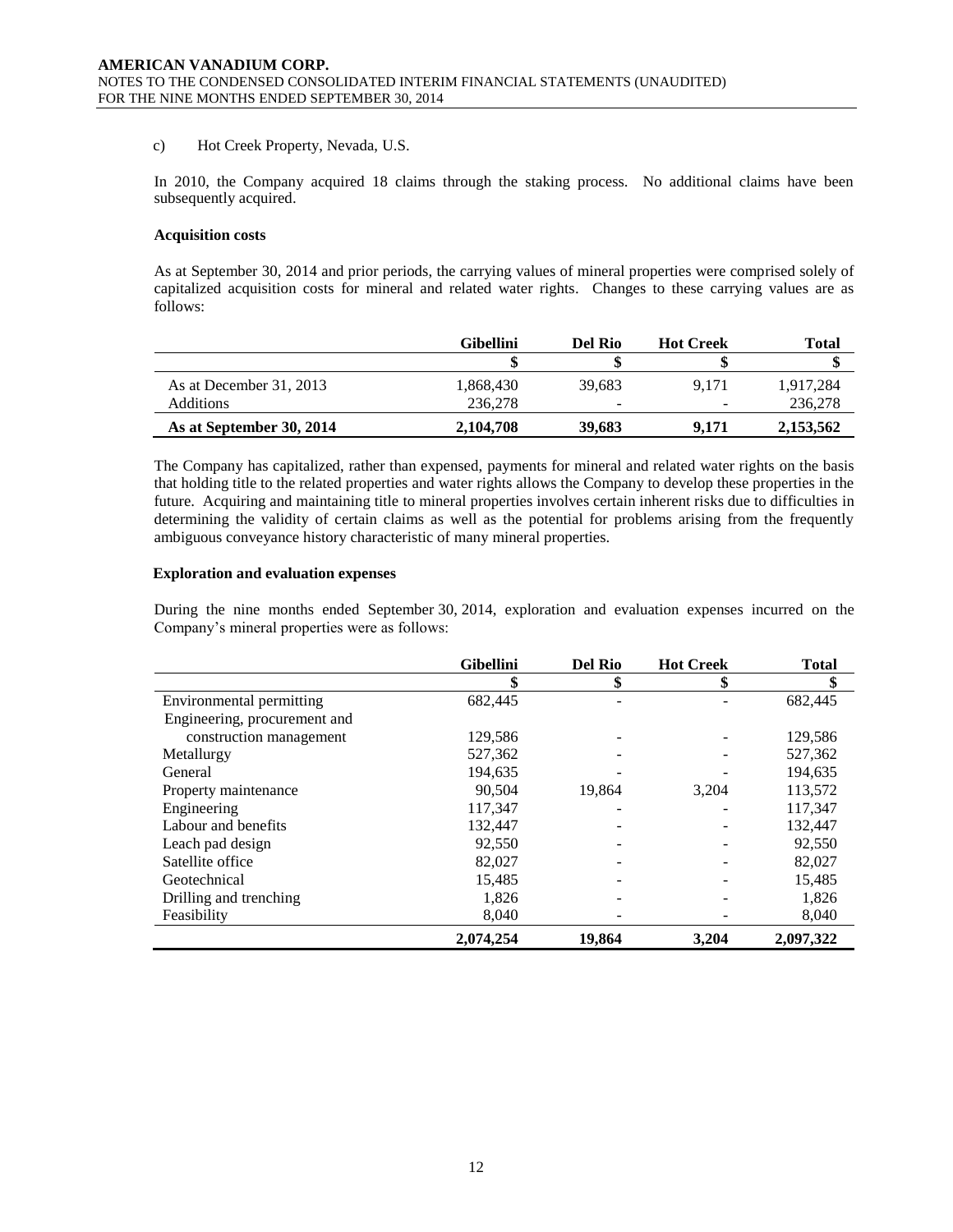During the nine months ended September 30, 2013, exploration and evaluation expenses incurred on the Company's mineral properties were as follows:

|                              | <b>Gibellini</b> | <b>Del Rio</b> | <b>Hot Creek</b> | <b>Total</b> |
|------------------------------|------------------|----------------|------------------|--------------|
|                              | \$               | \$             | \$               | \$           |
| Environmental permitting     | 817,342          |                |                  | 817,342      |
| Engineering, procurement and |                  |                |                  |              |
| construction management      | 638,959          |                |                  | 638,959      |
| Metallurgy                   | 576,431          |                |                  | 576,431      |
| Water                        | 390,338          |                |                  | 390,338      |
| General                      | 157,642          |                |                  | 157,642      |
| Property maintenance         | 68,563           | 19,443         | 2,824            | 90,830       |
| Engineering                  | 61,375           |                |                  | 61,375       |
| Power                        | 51,235           |                |                  | 51,235       |
| Geotechnical                 | 32,012           |                |                  | 32,012       |
| Drilling and trenching       | 2,575            |                |                  | 2,575        |
| Feasibility                  | (172, 371)       |                |                  | (172, 371)   |
|                              | 2,624,101        | 19,443         | 2,824            | 2,646,368    |

# **7. SHAREHOLDERS' EQUITY**

#### **Share capital**

*Authorized*

Unlimited number of common voting shares with no par value.

*Issued and outstanding*

|                                                                | Number of            |            |
|----------------------------------------------------------------|----------------------|------------|
|                                                                | <b>Common Shares</b> | Amount     |
|                                                                |                      |            |
| Outstanding, January 1, 2013                                   | 33,524,250           | 17,461,187 |
| Issued through private placements, net of share issuance costs | 13,267,698           | 6,447,200  |
| Issued on exercise of stock options                            | 53,250               | 56,151     |
| Issuance of bonus shares and vesting of performance shares     | 325,000              | 133,000    |
| Outstanding, December 31, 2013                                 | 47,170,198           | 24,097,538 |
| Issued through private placements, net of share issuance costs | 12,500,000           | 4.822.920  |
| Issuance of bonus and performance shares                       | 347,500              | 150,425    |
| Issued on exercise of warrants                                 | 13,800               | 9,674      |
| Outstanding, September 30, 2014                                | 60,031,498           | 29,080,557 |

#### *Private placements*

On April 11, 2013, the Company completed a non-brokered private placement of 1,607,698 common share units at a price of \$0.70 per unit for gross proceeds of \$1,125,388. Each unit consists of one common share and onehalf of one common share purchase warrant. Each whole common share purchase warrant entitles the holder to purchase an additional common share at a price of \$1.20 until April 11, 2014. The value of these units has been bifurcated between common shares at a value of \$0.58 per share and warrants at a value of \$0.12 per one-half warrant. An additional 840 agent's warrants were issued as part of this private placement with a fair value of \$93. Each agent's warrant entitles the holder to purchase one common share at a price of \$1.20 per common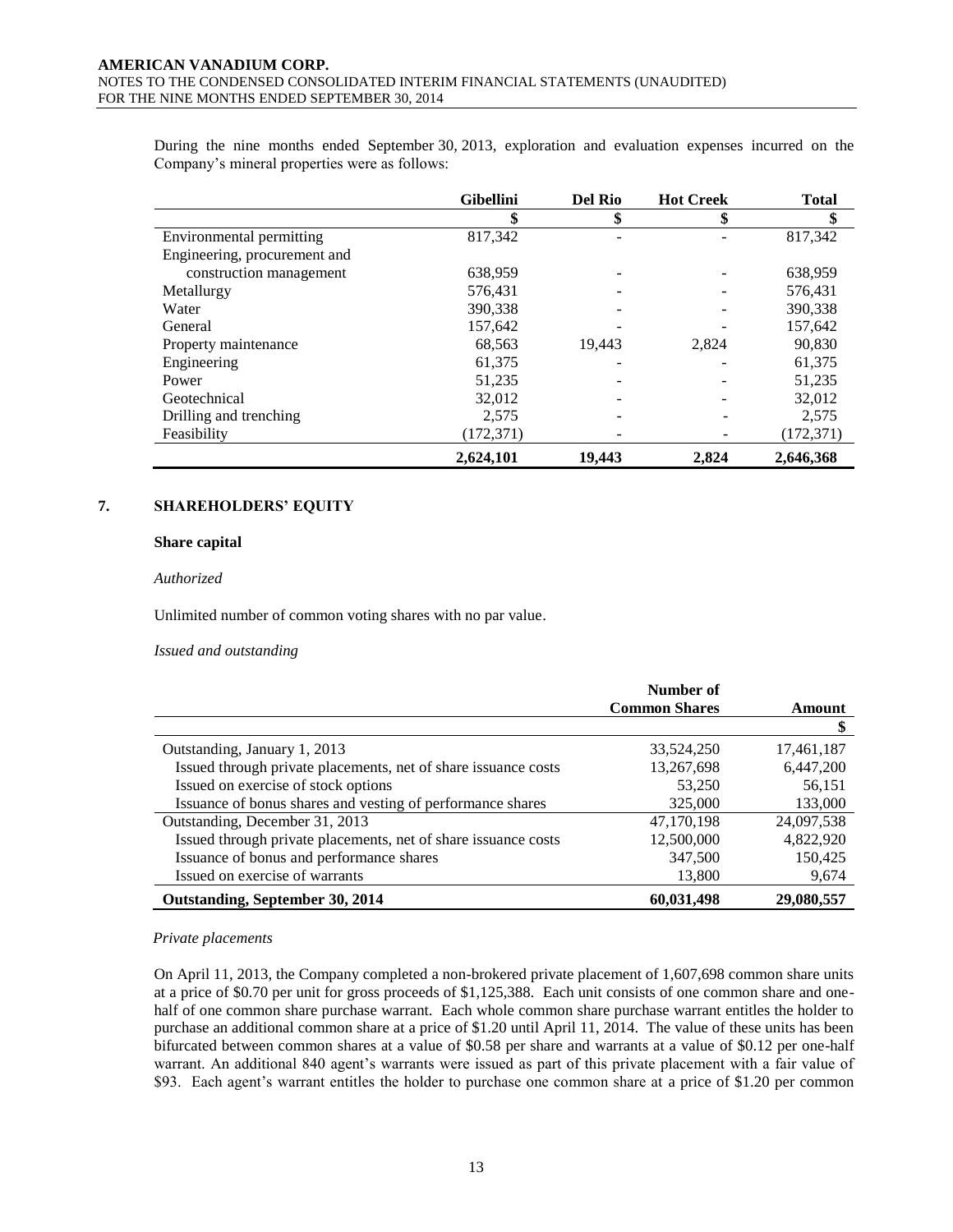share until April 11, 2014. Transaction costs for the private placement, which include cash commissions, and legal and other fees, totalled \$14,075.

On September 30, 2013, the Company completed the first of two tranches of a non-brokered private placement. Under this tranche, the Company issued 8,130,000 common share units at a price of \$0.50 per unit for gross proceeds of \$4,065,000. Each unit consists of one common share, one-half of one common share purchase warrant exercisable at \$0.60 and one-half of one common share purchase warrant exercisable at \$0.80. Each whole \$0.60 warrant entitles the holder to purchase an additional common share at a price of \$0.60 until March 30, 2014, which was subsequently extended until September 30, 2014, and each whole \$0.80 warrant entitles the holder to purchase an additional common share at a price of \$0.80 until September 30, 2015. The value of these units has been bifurcated between common shares at a value of \$0.49 per share with the residual value of \$0.01 being attributed to the warrants. Agents for the private placement received 23,100 of the \$0.60 warrants and 23,100 of the \$0.80 warrants with a combined fair value of \$3,628. Transaction costs for this tranche, which include warrant and cash commissions, and legal and other fees, totalled \$154,663.

On November 4, 2013, the Company completed the second tranche of the September 30, 2013 non-brokered private placement. Under the second tranche, the Company issued 3,530,000 common share units at a price of \$0.50 per unit for gross proceeds of \$1,765,000. Each unit consists of one common share, one-half of one common share purchase warrant exercisable at \$0.60 and one-half of one common share purchase warrant exercisable at \$0.80. Each whole \$0.60 warrant entitles the holder to purchase an additional common share at a price of \$0.60 until May 4, 2014, which was subsequently extended until November 4, 2014, and each whole \$0.80 warrant entitles the holder to purchase an additional common share at a price of \$0.80 until November 4, 2015. The full value of these units is attributed to the value of the common shares. Agents for the private placement received 16,800 of the \$0.60 warrants and 16,800 of the \$0.80 warrants with a combined fair value of \$3,104. Transaction costs for this tranche, which include cash commissions, and legal and other fees, totalled \$59,400.

On March 6, 2014, the Company completed the first tranche of a non-brokered private placement of 10,000,000 common share units at a price of \$0.40 per unit for gross proceeds of \$4,000,000. Each unit consisted of one common share and one-half of one common share purchase warrant. Each whole common share purchase warrant entitles the holder to purchase an additional common share at a price of \$0.60 until March 6, 2016. The full value of these units is attributed to the value of the common shares. Transaction costs for this tranche, which include legal and other fees, totalled \$90,580.

On May 8, 2014, the Company completed the second tranche of the private placement for an additional 2,500,000 common share units at a price of \$0.40 per unit for gross proceeds of \$1,000,000. Each unit consisted of one common share and one-half of one common share purchase warrant. Each whole common share purchase warrant for the second tranche entitles the holder to purchase an additional common share at a price of \$0.60 until May 8, 2016. The full value of these units is attributed to the value of the common shares. An additional 93,375 warrants with a fair value of \$12,043 were granted to agents for the second tranche. Transaction costs for this tranche, which include the value of agents' warrants, legal fees, and exchange and other fees, totalled \$87,251.

#### *Restricted share units ("RSUs")*

The Company has an RSU plan, adopted in fiscal 2013, allowing the Board of Directors of the Company, at its discretion and in accordance with the requirements of the Exchange, to grant to directors, officers, employees and consultants to the Company, non-transferable RSUs. Upon meeting certain operational milestones or other vesting conditions, the RSUs will be exchanged for common shares in the Company for the recipient's benefit. RSUs will expire three years from grant if performance-based vesting conditions are not met.

The maximum number of RSUs that can be issued under the RSU plan is 3,500,000 and the combined maximum number of common shares issuable under the RSU and stock options plans shall not exceed a rolling 10% of the Company's issued and outstanding number of common shares. The Company may grant, subject to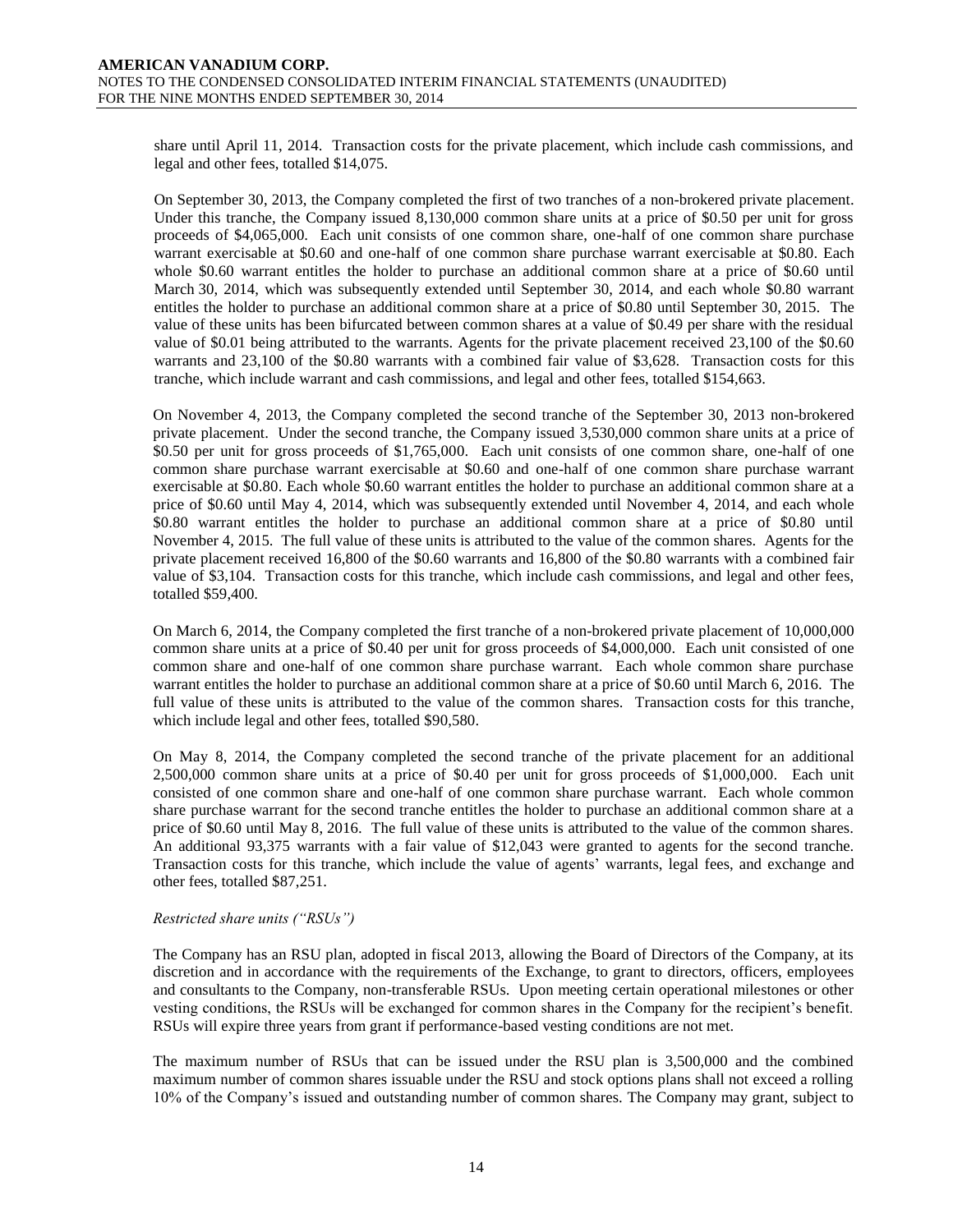Exchange approval, compensatory shares or RSUs outside the RSU plan, which may have different characteristics than those permitted by the plan.

During the year ended December 31, 2013, the Company issued 200,000 RSUs to an employee of the Company. These RSUs will vest in tranches as certain environmental permitting and mine development milestones for Gibellini are achieved. No RSUs have vested as at September 30, 2014 and no expense has been recognized for the potential achievement of vesting conditions.

#### *Bonus and performance shares*

Subject to any required shareholder or regulatory approvals, the Company may, outside the RSU plan, grant bonus or performance shares to employees or consultants. These shares may be issued unconditionally ("Bonus Shares"), or may be issued subject to meeting certain performance or retention criteria ("Performance Shares"). For Bonus Shares, an expense is recorded on their grant date equivalent to the prevailing fair market value of the shares. For Performance Shares, an expense is recorded for the grant date fair market value those shares expected to be earned, which is recognized rateably over their anticipated vesting period. The expense recognized for Performance Shares and Bonus Shares results in a corresponding increase to the Company's equity reserves, which is then reclassified to share capital on actual issuance of the related earned shares.

Changes to the balance of unvested Performance Shares are as follows:

|                                            | <b>Bonus Shares</b>        | <b>Performance Shares</b>                     |                                             |
|--------------------------------------------|----------------------------|-----------------------------------------------|---------------------------------------------|
|                                            | Number of<br><b>Shares</b> | Number of<br><b>Unvested</b><br><b>Shares</b> | Number of<br><b>Vested</b><br><b>Shares</b> |
| Outstanding, January 1, 2013               |                            | 725,000                                       |                                             |
| Bonus and Performance Share awards granted |                            | 560,000                                       |                                             |
| Performance Shares vested                  |                            | (325,000)                                     | 325,000                                     |
| Shares issued                              |                            |                                               | (325,000)                                   |
| Outstanding, December 31, 2013             |                            | 960,000                                       |                                             |
| Bonus and Performance Share awards granted | 150,000                    | 550,000                                       |                                             |
| Performance Shares vested                  |                            | (310,000)                                     | 310,000                                     |
| Shares issued                              | (100,000)                  |                                               | (247,500)                                   |
| Outstanding, September 30, 2014            | 50,000 <sup>1</sup>        | $1,200,000^2$                                 | 62,500 <sup>1</sup>                         |

 $<sup>1</sup>$  As at September 30, 2014, there are 112,500 Bonus Shares and Performance Shares issuable to certain</sup> employees of the Company and are not subject to any further performance or retention conditions, but whose release is scheduled throughout 2014, and equity reserves as at September 30, 2014 includes \$53,750 related to these shares. The Company issued 87,500 of these shares subsequent to September 30, 2014,

 $2$  As at September 30, 2014, there are 1,200,000 Performance Shares outstanding whose release is subject to certain performance or retention conditions being fulfilled. The Company has recognized an expense of \$90,811 for the nine months ended September 30, 2014, with the same amount being recorded in equity reserves as at September 30, 2014 related to those shares which are considered highly likely to vest.

The combined expense recognized for Bonus Shares and Performance Shares during the nine months ended September 30, 2014 is \$294,986, which has been recorded in stock based compensation expense. Corresponding amounts of \$144,561 and \$150,425 been recorded in equity reserves for unissued shares and in share capital for shares issued, respectively.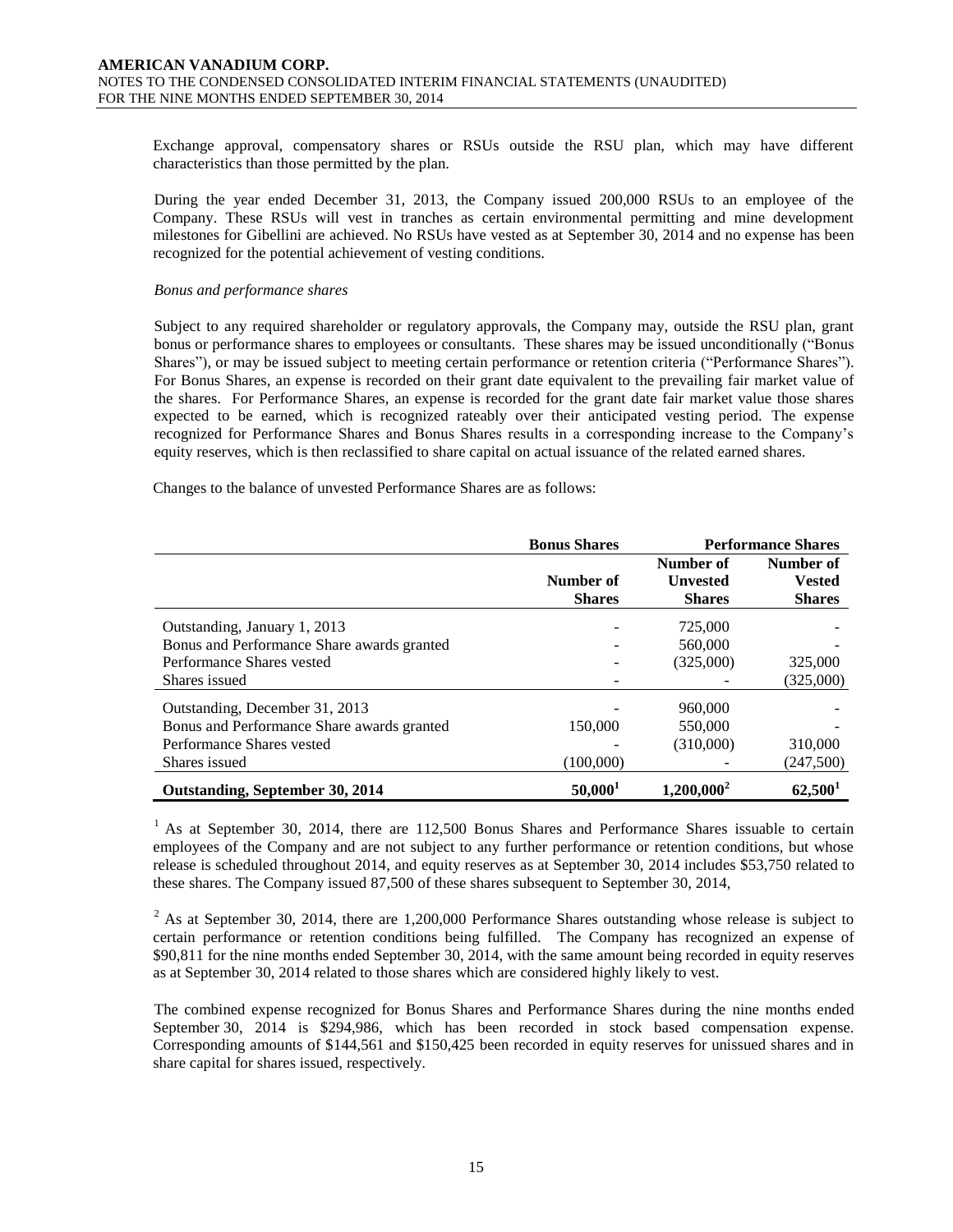The performance milestones for the issuance of unvested Performance Shares outstanding as at September 30, 2014 are as follows:

| <b>Performance Milestone</b>                                            | <b>Number of Shares Issuable</b> |
|-------------------------------------------------------------------------|----------------------------------|
| Earlier of December 31, 2014 and project permitting for the Gibellini   |                                  |
| property.                                                               | 100,000                          |
| Earlier of December 31, 2015 and completion of detailed engineering and |                                  |
| revised feasibility study for the Gibellini property.                   | 75,000                           |
| Earlier of December 31, 2015 and completion of the leaching pad for the |                                  |
| Gibellini property.                                                     | 75,000                           |
| Earlier of December 31, 2016 and commencement of heap leaching          |                                  |
| process on the Gibellini property.                                      | 100,000                          |
| Earlier of December 31, 2016 and economic production on the Gibellini   |                                  |
| property.                                                               | 75,000                           |
| Earlier of December 31, 2017 and economic production on the Gibellini   |                                  |
| property.                                                               | 125,000                          |
| On employment retention to December 31, 2017                            | 100,000                          |
| Various strategic and financing initiatives                             | 550,000                          |
| Total                                                                   | 1,200,000                        |

#### **Warrants**

Changes to the balance of warrants outstanding are as follows:

|                                                  | Number of<br>Warrants | Weighted<br>Average<br><b>Exercise</b><br>Price | Weighted<br>Average<br><b>Fair Value</b> | Weighted<br>Average<br><b>Remaining</b><br>Life |
|--------------------------------------------------|-----------------------|-------------------------------------------------|------------------------------------------|-------------------------------------------------|
|                                                  |                       | \$                                              | \$                                       | (Years)                                         |
| Outstanding, January 1, 2013                     | 3,780,087             | 1.20                                            | 0.21                                     |                                                 |
| Warrants expired                                 | (2,167,160)           | 1.35                                            | 0.26                                     |                                                 |
| Warrants issued as part of common share<br>units | 12,463,848            | 0.73                                            | 0.02                                     |                                                 |
| Warrants issued as agents, and finders' fees     | 80,640                | 0.71                                            | 0.08                                     |                                                 |
| Outstanding, December 31, 2013                   | 14, 157, 415          | 0.76                                            | 0.04                                     |                                                 |
| Warrants issued as part of common share<br>units | 6,250,000             | 0.60                                            |                                          |                                                 |
| Warrants issued as agents' and finders' fees     | 93,375                | 0.60                                            | 0.13                                     |                                                 |
| Warrants exercised                               | (13,800)              | 0.60                                            | 0.10                                     |                                                 |
| Warrants expired                                 | (6,508,715)           | 0.77                                            | 0.07                                     |                                                 |
| Outstanding, September 30, 2014                  | 13,978,275            | 0.68                                            | 0.00                                     | 1.1                                             |

The fair value of warrants included in common share units is determined as the excess in the value of the unit over the market price of the Company's common shares on the date the units are issued.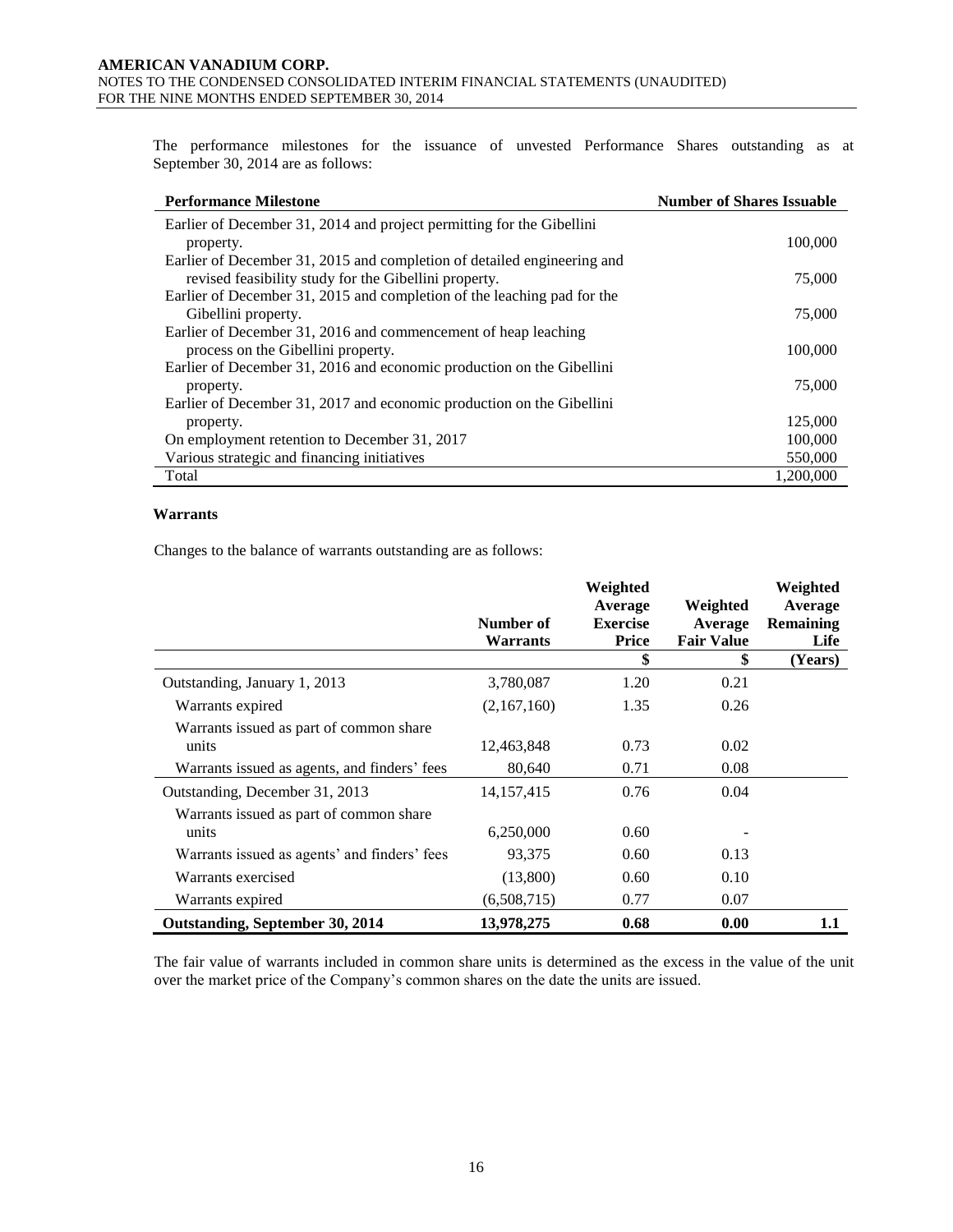The fair value of agents' and finders' warrants issued on a stand-alone basis is determined using the Black-Scholes option-pricing model. Inputs to the Black-Sholes option-pricing for these warrants are as follows:

|                                 | For the nine months ended<br><b>September 30, 2014</b> | For the year ended<br>December 31, 2013 |
|---------------------------------|--------------------------------------------------------|-----------------------------------------|
| Risk-free interest rate         | $1.07\%$                                               | 1.55%                                   |
| Dividend yield                  | $0\%$                                                  | 0%                                      |
| Expected stock price volatility | 64.61%                                                 | 73.06%                                  |
| Expected life                   | 1.15 years                                             | l year                                  |

The following warrants were outstanding and exercisable as at September 30, 2014:

|                    |                       | Number of<br><b>Warrants</b><br><b>Outstanding and</b> |
|--------------------|-----------------------|--------------------------------------------------------|
| <b>Expiry date</b> | <b>Exercise Price</b> | <b>Exercisable</b>                                     |
|                    | \$                    |                                                        |
| November 4, 2014   | 0.60                  | 1,765,000*                                             |
| September 30, 2015 | 0.80                  | 4,088,100                                              |
| November 4, 2015   | 0.80                  | 1,781,800                                              |
| March 6, 2016      | 0.60                  | 5,000,000                                              |
| May 8, 2016        | 0.60                  | 1,343,375                                              |
|                    |                       | 13,978,275                                             |

\* Subsequent to September 30, 2014, these warrants expired, unexercised.

#### **Stock options**

The Company adopted an incentive stock option plan which provides that the Board of Directors of the Company may from time to time, in its discretion, and in accordance with the requirements of the Exchange, grant to directors, officers, employees and technical consultants to the Company, non-transferable options to purchase common shares, provided that the number of common shares reserved for issuance will not exceed 10% of the issued and outstanding common shares. Such options will be exercisable for a period of up to five years from the date of grant. Vesting terms are determined by the Board of Directors at the time of grant.

Stock option transactions and the number of stock options outstanding are summarized as follows:

|                                | Number of<br><b>Stock Options</b> | Weighted<br>Average<br><b>Exercise</b><br><b>Price</b> | Weighted<br>Average<br><b>Fair Value</b> | Weighted<br>Average<br><b>Remaining</b><br>Life |
|--------------------------------|-----------------------------------|--------------------------------------------------------|------------------------------------------|-------------------------------------------------|
|                                |                                   | \$                                                     | \$                                       | (Years)                                         |
| Outstanding, January 1, 2013   | 2,555,500                         | 0.84                                                   | 0.58                                     |                                                 |
| Options granted                | 1,575,000                         | 0.63                                                   | 0.29                                     |                                                 |
| Options exercised              | (53,250)                          | 0.70                                                   | 0.36                                     |                                                 |
| Options cancelled or forfeited | (188,000)                         | 1.22                                                   | 0.82                                     |                                                 |
| Outstanding, December 31, 2013 | 3,889,250                         | 0.73                                                   | 0.45                                     | 2.8                                             |
| Options granted                | 1,080,000                         | 0.60                                                   | 0.27                                     |                                                 |
| Options cancelled or forfeited | (696,750)                         | 1.14                                                   | 0.78                                     |                                                 |
| September 30, 2014             | 4,272,500                         | 0.63                                                   | 0.35                                     | 2.9                                             |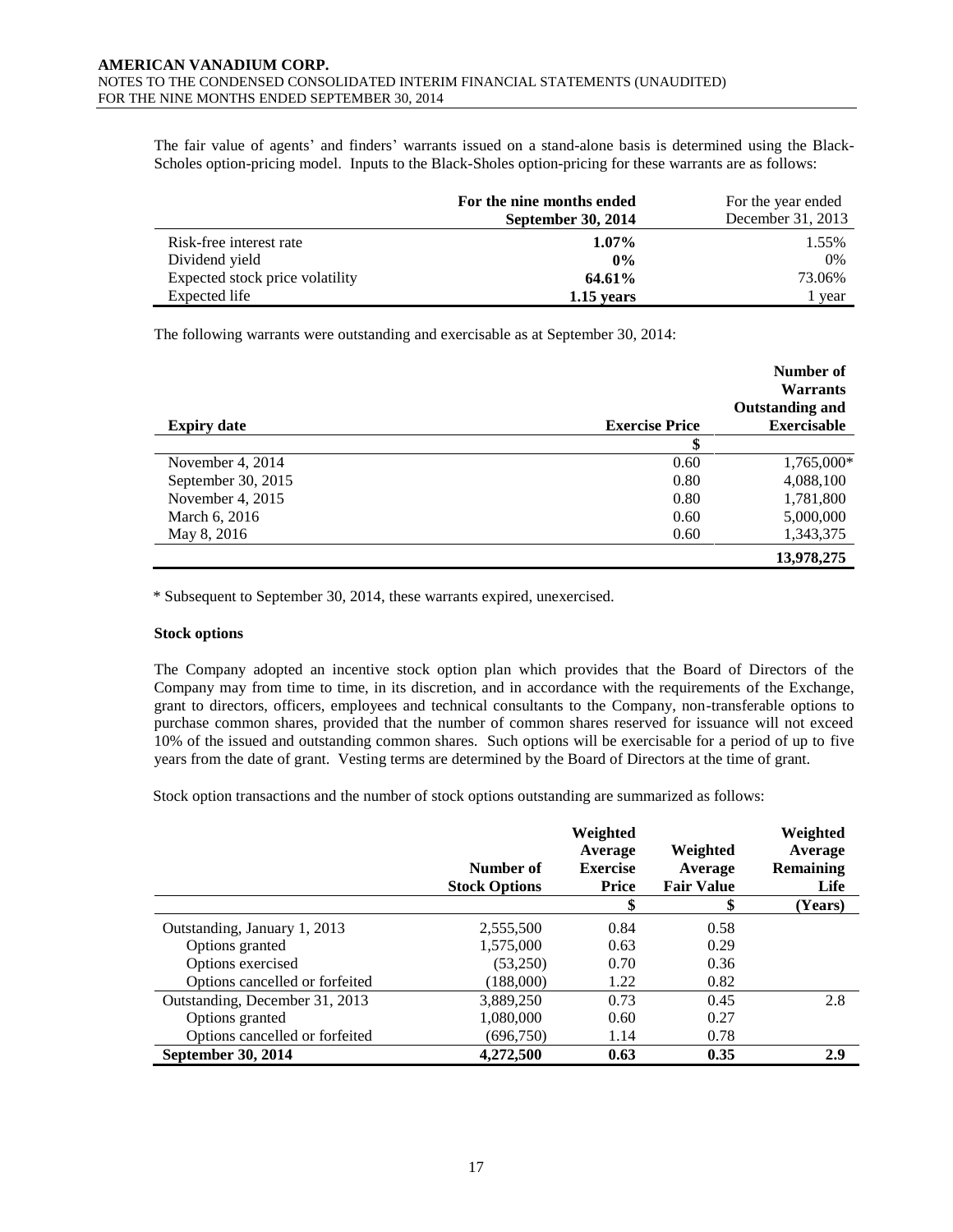The fair values of the stock options granted during were estimated using the Black-Scholes option pricing model. The weighted average assumptions used in the pricing model for these options are as follows:

|                                 | For the nine months ended<br>September 30, 2014 | For the year ended<br>December 31, 2013 |
|---------------------------------|-------------------------------------------------|-----------------------------------------|
| Risk-free interest rate         | $1.16\%$                                        | 1.26%                                   |
| Dividend yield                  | $0\%$                                           | 0%                                      |
| Expected stock price volatility | 80.20%                                          | 79.60%                                  |
| Expected forfeiture rate        | $16.63\%$                                       | 18.79%                                  |
| Expected life                   | 2.96 years                                      | 2.93 years                              |

The following incentive stock options were outstanding and exercisable at September 30, 2014:

|                    |                       |                          | <b>Number of</b>   |
|--------------------|-----------------------|--------------------------|--------------------|
|                    |                       | <b>Number of Options</b> | <b>Options</b>     |
| <b>Expiry date</b> | <b>Exercise Price</b> | Outstanding              | <b>Exercisable</b> |
|                    | \$                    |                          |                    |
| January 21, 2015   | 0.35                  | 687,500                  | 687,500            |
| April 1, 2015      | 0.75                  | 40,000                   | 40,000             |
| August 18, 2015    | 0.75                  | 50,000                   | 50,000             |
| November 2, 2015   | 0.70                  | 275,000                  | 275,000            |
| December 13, 2015  | 1.00                  | 10,000                   | 10,000             |
| December 29, 2015  | 1.05                  | 15,000                   | 15,000             |
| December 31, 2015  | 1.14                  | 50,000                   | 50,000             |
| February 7, 2016   | 1.56                  | 100,000                  | 100,000            |
| March 7, 2016      | 1.50                  | 25,000                   | 25,000             |
| May 26, 2016       | 0.60                  | 100,000                  | 25,000             |
| August 2, 2016     | 0.60                  | 50,000                   | 50,000             |
| February 6, 2017   | 0.77                  | 65,000                   | 65,000             |
| April 3, 2017      | 0.70                  | 100,000                  | 100,000            |
| April 12, 2017     | 0.74                  | 50,000                   | 50,000             |
| June 15, 2017      | 0.74                  | 250,000                  | 250,000            |
| January 7, 2018    | 0.90                  | 30,000                   | 30,000             |
| August 26, 2018    | 0.70                  | 210,000                  | 210,000            |
| November 4, 2018   | 0.60                  | 1,145,000                | 1,070,000          |
| December 2, 2018   | 0.60                  | 40,000                   | 20,000             |
| April 29, 2019     | 0.60                  | 110,000                  | 27,500             |
| May 27, 2019       | 0.60                  | 30,000                   | 7,500              |
| May 30, 2019       | 0.60                  | 250,000                  | 250,000            |
| July 10, 2019      | 0.60                  | 200,000                  | 50,000             |
| August 8, 2019     | 0.60                  | 200,000                  | 50,000             |
| August 26, 2019    | 0.60                  | 40,000                   |                    |
| September 8, 2019  | 0.60                  | 150,000                  |                    |
|                    |                       | 4,272,500                | 3,507,500          |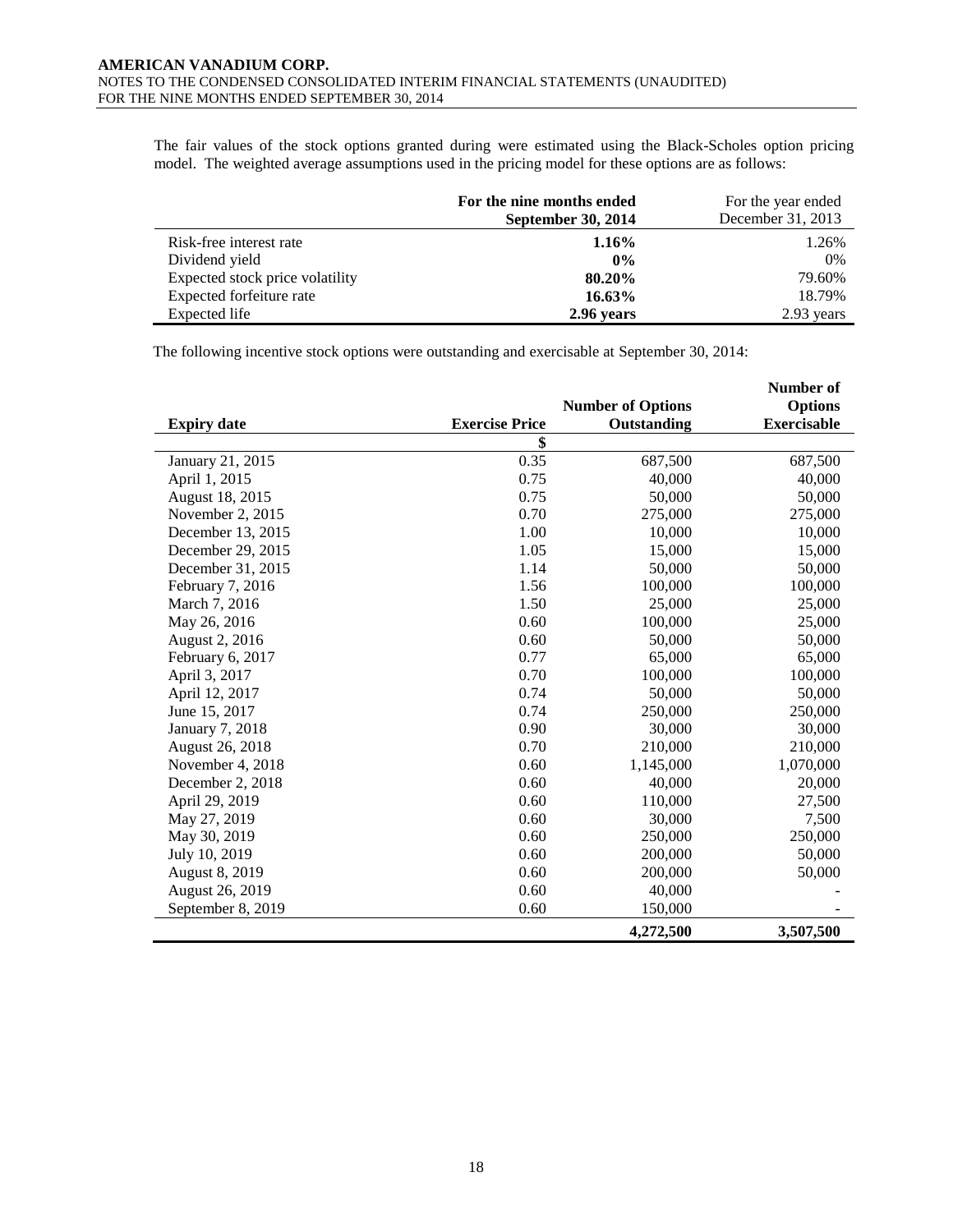# **8. RELATED PARTY TRANSACTIONS**

During the nine months ended September 30, 2014, a \$58,500 (2013 - \$58,500) expense was recorded for office facilities, corporate and administrative services provided by a Ionic Management Corp. ("Ionic"), a company jointly controlled by Brian Bayley, a director of the Company. Additionally, \$41,000, recorded as share issuance costs, was paid to Ionic for fees related to a private placement of common shares in the nine months ended September 30, 2014 (2013 - \$nil). As at September 30, 2014, \$14,405 is included in accounts payable and accrued liabilities (December 31, 2013 - \$8,891) for amounts owing to Ionic.

During the nine months ended September 30, 2014, a \$60,000 consulting expense (2013 - \$135,000) was recorded for services provided by Cansource International Ltd., a company jointly controlled by Ron MacDonald, a former director of the Company who resigned during the period. Included in accounts payable and accrued liabilities at September 30, 2014 is \$nil (December 31, 2013 – credit balance of \$15,750) with this related company.

Included in prepaid expenses as at September 30, 2014 is \$10,000 (December 31, 2013 - \$10,000) advanced to Bill Radvak, the Chief Executive Officer of the Company for corporate expenses to be incurred on the Company's behalf. Included in accounts payable and accrued liabilities as at September 30, 2014 is \$15,000 (December 31, 2013 - \$8,271) owing to this officer for travel expense claims.

Included in accounts payable and accrued liabilities as at September 30, 2014 is \$20,417 (December 31, 2013 - \$15,200) owing to Mike Doyle, the Executive VP, Operations; and \$4,994 (December 31, 2013 - \$4,057) owing to Ron Espell, the VP, Environmental.

These transactions were in the normal course of operations and were measured at the exchange amount, which is the amount of consideration established and agreed to by the related parties.

# **9. SEGMENTED INFORMATION**

The Company operates in two reportable segments:

- 1. Mineral property acquisition and exploration, which includes assets and expenses related to the Company's mineral properties, such as acquisitions costs, permitting, metallurgical work, engineering and related labour; and
- 2. The sale of CellCube energy storage systems, which includes the purchase of demonstration systems, sales and marketing costs and related labour.

While these two segments are integrated, they are managed separately and have distinct assets, expenses and staff.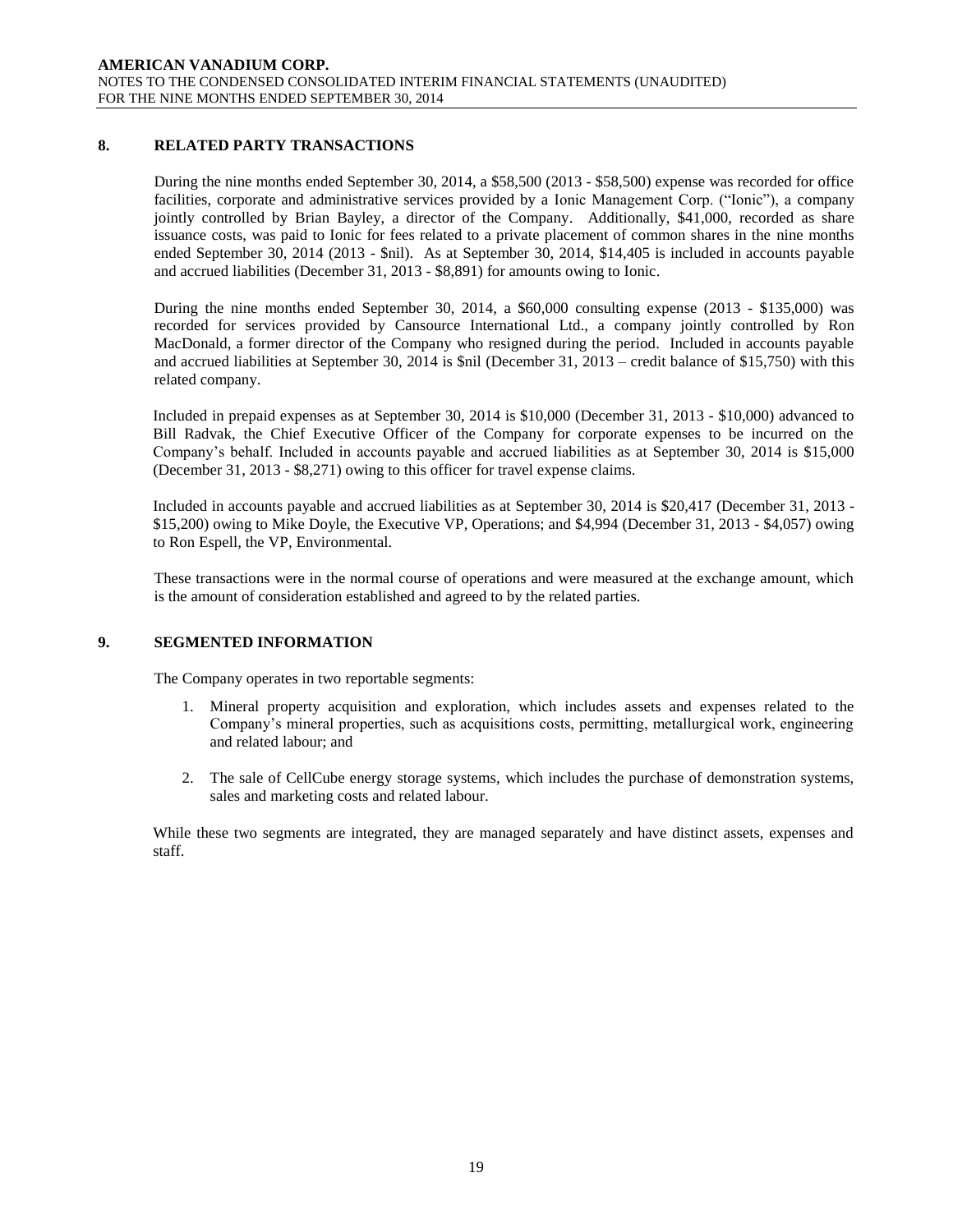A break-down of the two operating segments, which excludes shared corporate-level assets and costs, is as follows:

|                                     |                                                   | <b>Net Comprehensive Loss*</b> |
|-------------------------------------|---------------------------------------------------|--------------------------------|
|                                     | For the Nine Months<br><b>For the Nine Months</b> |                                |
|                                     | <b>Ended</b>                                      | Ended                          |
|                                     | September 30, 2014                                | September 30, 2013             |
|                                     |                                                   |                                |
| Mineral acquisition and exploration | 2,097,322                                         | 2,646,368                      |
| CellCube energy storage systems     | 327,442                                           |                                |

\* Neither operating segment has earned any revenues as of September 30, 2014, so net comprehensive loss includes only segment expenses.

|                                     | Non-current, Non-financial Assets as at |           |  |
|-------------------------------------|-----------------------------------------|-----------|--|
|                                     | September 30<br>December 31             |           |  |
|                                     | 2014                                    | 2013      |  |
|                                     |                                         |           |  |
| Mineral acquisition and exploration | 2,170,093                               | 1,933,114 |  |
| CellCube energy storage systems     | 876,147                                 | 84.181    |  |

# **10**. **FINANCIAL INSTRUMENTS AND RISK MANAGEMENT**

As at September 30, 2014, the Company's financial instruments are comprised of cash, amounts receivable, reclamation deposits and accounts payable and accrued liabilities. With the exception of cash, all financial instruments held by the Company are measured at amortized cost. The fair values of these financial instruments approximate their carrying value due to their short-term maturities. Fair values of financial instruments are classified in a fair value hierarchy based on the inputs used to determine fair values. The levels of the fair value hierarchy are as follows:

- Level 1 Unadjusted quoted prices in active markets for identical assets or liabilities;
- Level 2 Inputs other than quoted prices that are observable for the asset or liability either directly or indirectly; and
- Level 3 Inputs that are not based on observable market data.

Financial instruments measured at fair value on the balance sheet as at September 30, 2014 are summarized in levels of fair value hierarchy as follows:

|      | $\sim$ $\alpha v$  | evel 2            | . .<br>evel |
|------|--------------------|-------------------|-------------|
|      |                    | "<br>$\mathbf{H}$ |             |
| Cash | 500<br>220<br>20.0 |                   |             |

The Company's financial instruments are exposed to certain financial risks, including currency risk, credit risk, liquidity risk and interest rate risk.

#### *Currency risk*

A portion of the Company's expenses are incurred in United States dollars and financial instrument balances are held in this currency. A significant change in the currency exchange rates between the Canadian dollar relative to the United States dollar could have a negative effect on the Company's results of operations, financial position or cash flows.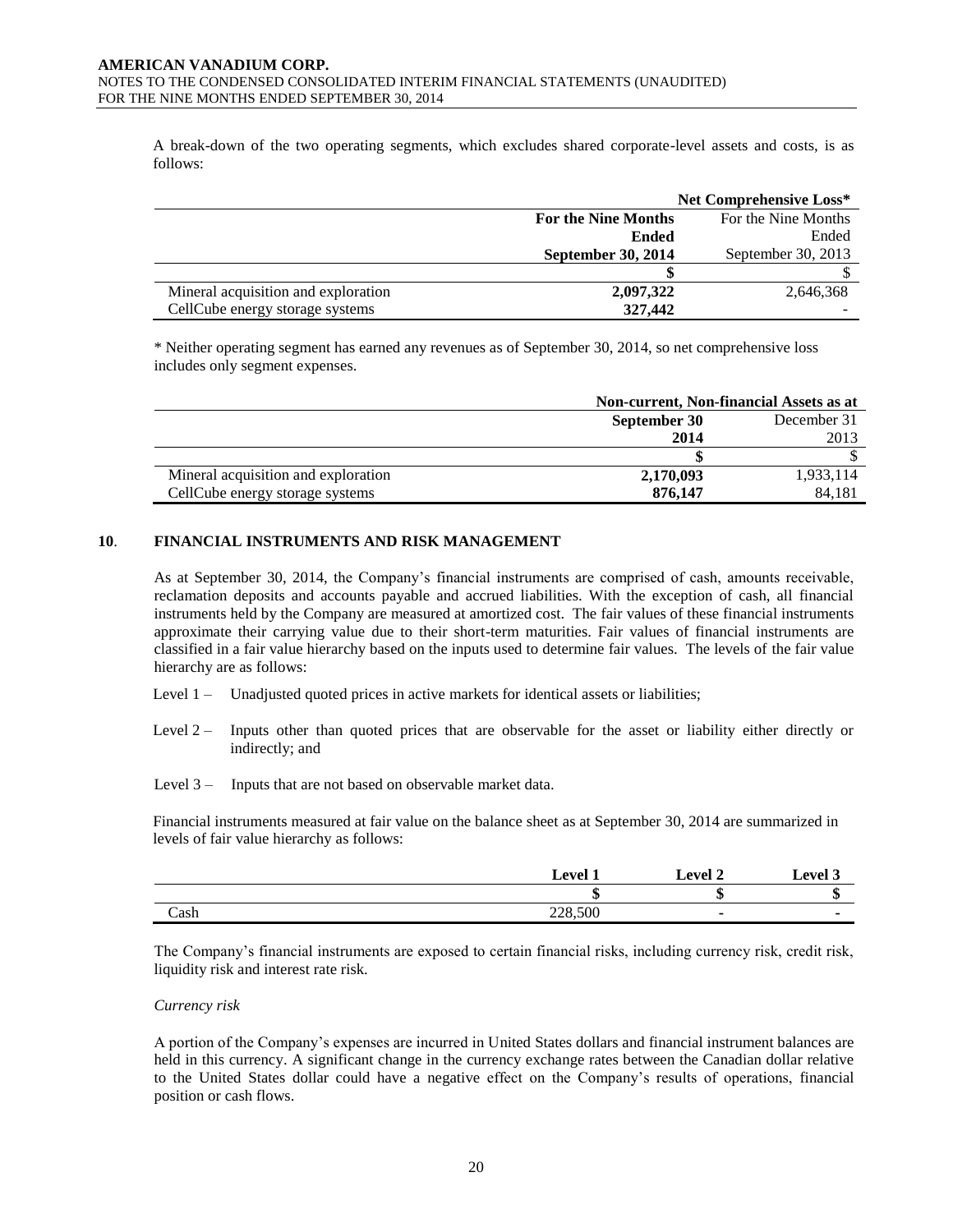As at September 30, 2014, the Company held \$111,027, in net financial liabilities denominated in United States dollars. A prolonged \$0.10 increase (decrease) in the value of the Canadian dollar compared with the United States dollar would result in an \$11,103 foreign exchange gain (loss) based on United States dollar denominated net financial liabilities as at September 30, 2014. The Company has not hedged its exposure to currency fluctuations as at September 30, 2014

# *Credit risk*

Credit risk is the risk of an unexpected loss if a customer or third party to a financial instrument fails to meet its contractual obligations. The Company's credit risk is primarily attributable to its cash. The Company limits exposure to credit risk by maintaining its cash with large financial institutions. The Company does not have cash that is invested in asset backed commercial paper.

### *Liquidity risk*

Liquidity risk is the risk that the Company will not be able to meet its financial obligations as they fall due. The Company monitors cash flow projections to determine its future financing needs, but additional financing is required for the Company to settle its existing obligations.

#### *Interest rate risk*

Interest rate risk is the risk that the fair value or future cash flows of a financial instrument will fluctuate because of changes in market interest rates. As the Company's cash is currently held in short-term interest bearing accounts which pay relatively low rates of interest, the Company considers the interest rate risk to be limited.

# **11. CAPITAL MANAGEMENT**

The Company manages its capital structure, which comprises the components of shareholders' equity, and makes adjustments to it, based on the funds available to the Company, in order to support the acquisition, exploration and development of resource properties. The Board of Directors does not establish quantitative return on capital criteria for management, but rather relies on the expertise of the Company's management to sustain future development of the business.

The properties in which the Company currently has an interest are in the exploration stage; as such the Company is dependent upon external financings to fund activities. In order to carry out planned exploration and pay for administrative costs, the Company will spend its existing working capital and will attempt to raise additional funds as needed.

Management reviews its capital management approach on an ongoing basis and believes that this approach, given the relative size of the Company, is reasonable.

There were no changes in the Company's approach to capital management during the nine months ended September 30, 2014. The Company is not subject to externally imposed capital requirements.